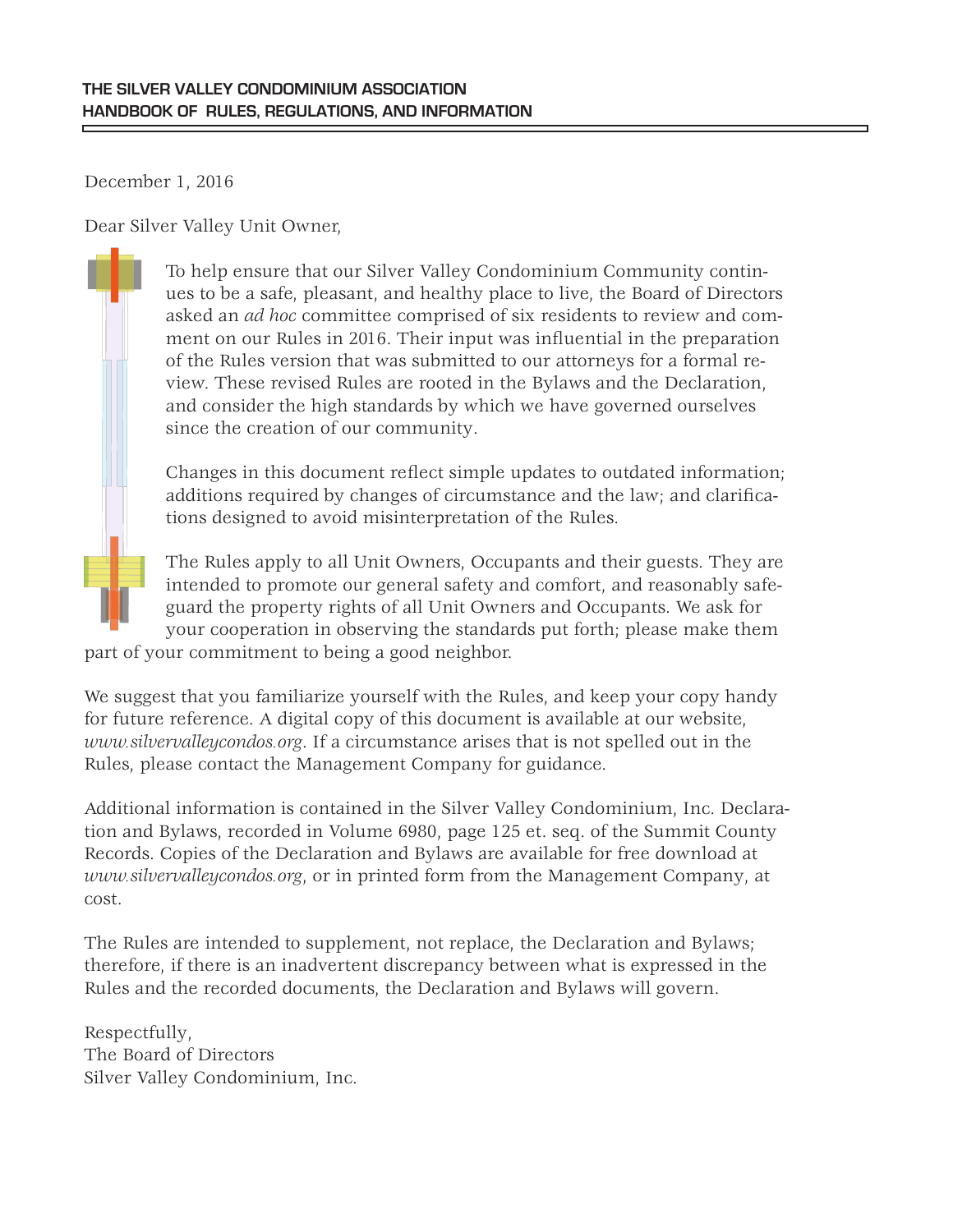## **Introduction**

Silver Valley Condominium consists of 111 condominium Units.

Streets within the Condominium Property are private and are maintained by the Association. Silver Valley Boulevard and Damon Drive are public streets, and are therefore the responsibility of the City of Munroe Falls.

As a private condominium Association, we are governed by our own Declaration and Bylaws. Using the Declaration and Bylaws as a guide, the Board of Directors has the responsibility and authority to establish a set of Rules unique to the needs of our Association.

We elect our Board of Directors from among our Unit Owners. The Board manages Association affairs with the advice and counsel of a professional Management Company. Board members serve without compensation for a term of two consecutive years. There are no term limitations. Board terms are staggered to elect two Board members in one year and three more, the next year. If a vacancy occurs during the term, the Board of Directors is authorized to appoint a replacement. Staggered elections help ensure stability, continuity, and a Board membership with a broad range of experience in condominium affairs.

An Annual Meeting is held each May to elect Board members and discuss major projects and global issues. All binding votes require a quorum of 56 unit owners (in person plus unit owners' proxy forms).

Following its election at the Annual Meeting, the Board of Directors elects the following officers from the Board membership: President, Vice-President, Secretary, Treasurer and Member-at-Large. Regularly scheduled Board meetings are held throughout the year. Unit Owners wishing to attend a Board meeting should call the Management Company to obtain a date, time, and meeting location.

The Management Company handles the day-to-day operations of the Condominium Property and is responsible for: billing and collection of monthly maintenance fees; timely payment of assessments; issuance of enforcement letters; and obtaining bids for services rendered to the Association (i.e., landscaping, refuse pickup, painting, repairs, etc.) The Management Company also monitors the performance of vendor services and acts in an advisory capacity to the Board of Directors.

On behalf of Silver Valley Condominium, Inc., we welcome you and hope you enjoy our community. Together, we can continue making Silver Valley Condominium a great place to live.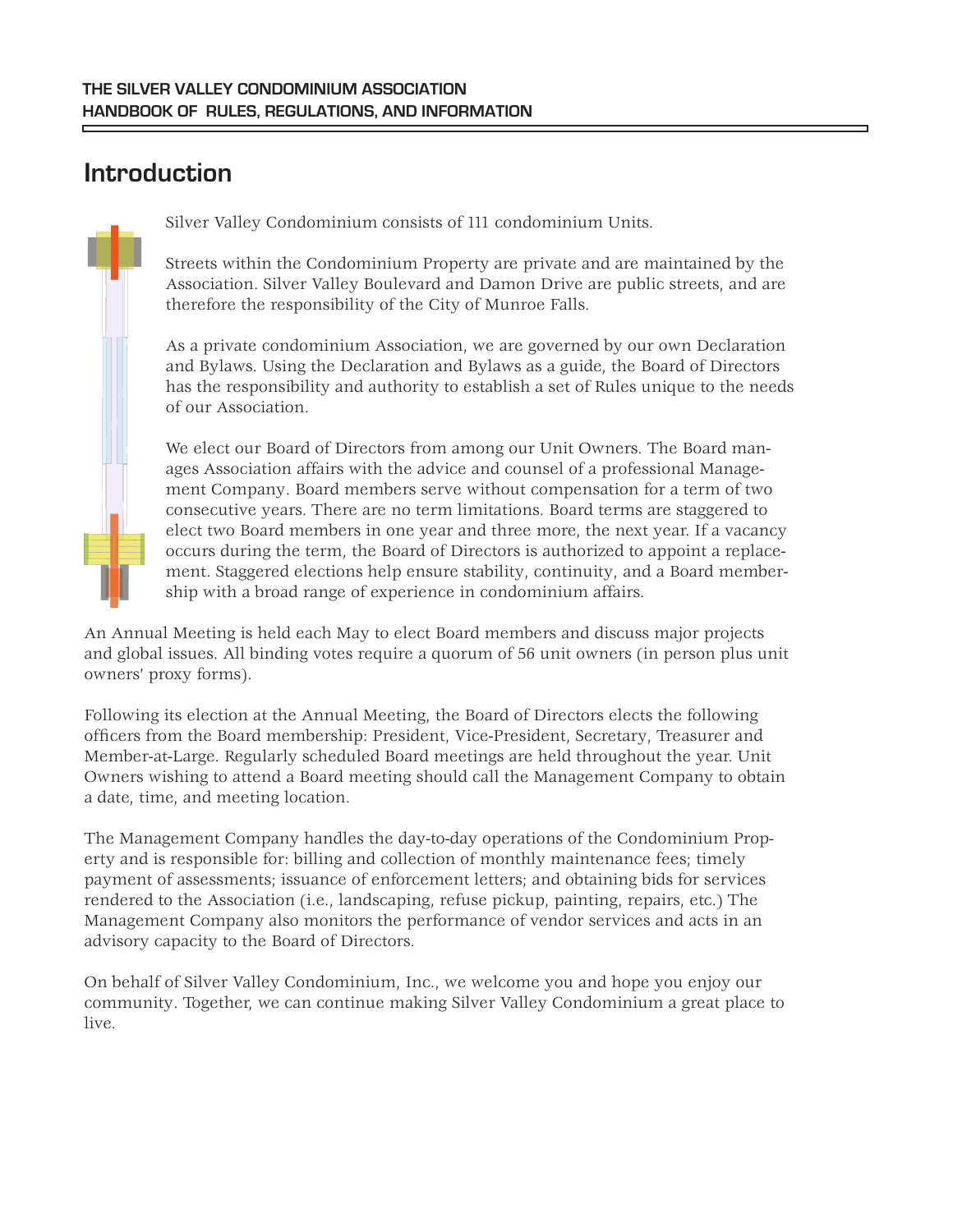## **Table of Contents**

|                                                        | 1                       |
|--------------------------------------------------------|-------------------------|
|                                                        | 1                       |
| Maintenance and Assessment Payment Booklets ________   | 1                       |
|                                                        | $\overline{\mathbf{2}}$ |
|                                                        | $\overline{\mathbf{2}}$ |
|                                                        | 3                       |
|                                                        | 3                       |
|                                                        | 3                       |
|                                                        | 3                       |
|                                                        | 4                       |
|                                                        | 4                       |
|                                                        | 5                       |
|                                                        | 6                       |
|                                                        | 7                       |
|                                                        | 8                       |
|                                                        | 10                      |
| Purpose and Procedure for Enforcement Assessment _____ | 11                      |
|                                                        | 12                      |

۳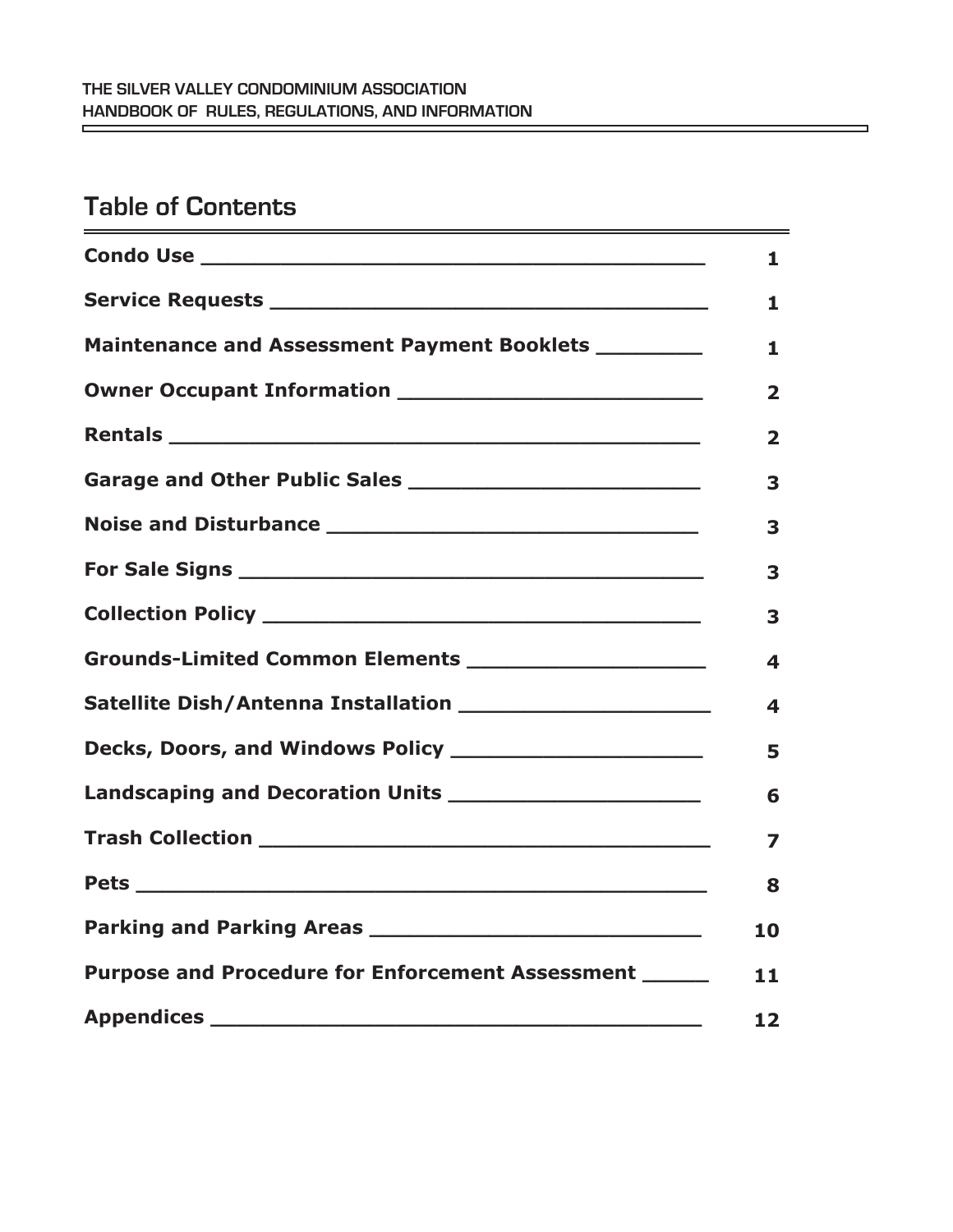## **Condo Use**

These Condominiums are is residential, and not to be used for business or commercial purposes, as further provided in Declaration Paragraph 9, Subparagraph (a).

## **Service Requests**

- A. All requests for service or maintenance work provided by the Association must be arranged through the Management Company, by phone, postal letter, email, or by using the online request for service web link on the Association website: *www.silvervalleycondos.org*
- B. The Board of Directors will resolve any disputes regarding the responsibility for maintenance and repairs. Unit owners may appeal decisions to the Board and request a review. Requests for such review must be submitted in writing through the Management Company or in person by attending a regularly scheduled Board meeting. Please call the Management Company in advance to place your concern on the Board meeting agenda.
- C. If an appeal is rejected, the Board will respond to the Unit Owner in writing, listing its rationale for the rejection, and suggesting detailed steps required for compliance; in the event of continued noncompliance following the issuance of this written notice, the Board may, in addition to all other remedies available to the Association, elect at its sole discretion to repair damage to any Unit or to Limited Common Elements. All costs and expenses for such repairs will be billed to the Unit Owner.
- D. Any disputes between Association-hired contractors or service providers and Unit Owners should be brought to the attention of the Management Company by the Unit Owner, and then addressed by the Board. Unit Owners are prohibited from negotiating with or giving orders to Association-hired contractors or their employees, unless said individuals are involved in a hazardous activity that poses an immediate danger to life or property.

### **Maintenance and Assessment Payment Booklets**

New Unit Owners should receive a maintenance payment coupon booklet and a copy of the Rules from the Management Company at closing. New Unit Owners who do not receive these materials should contact the Management Company.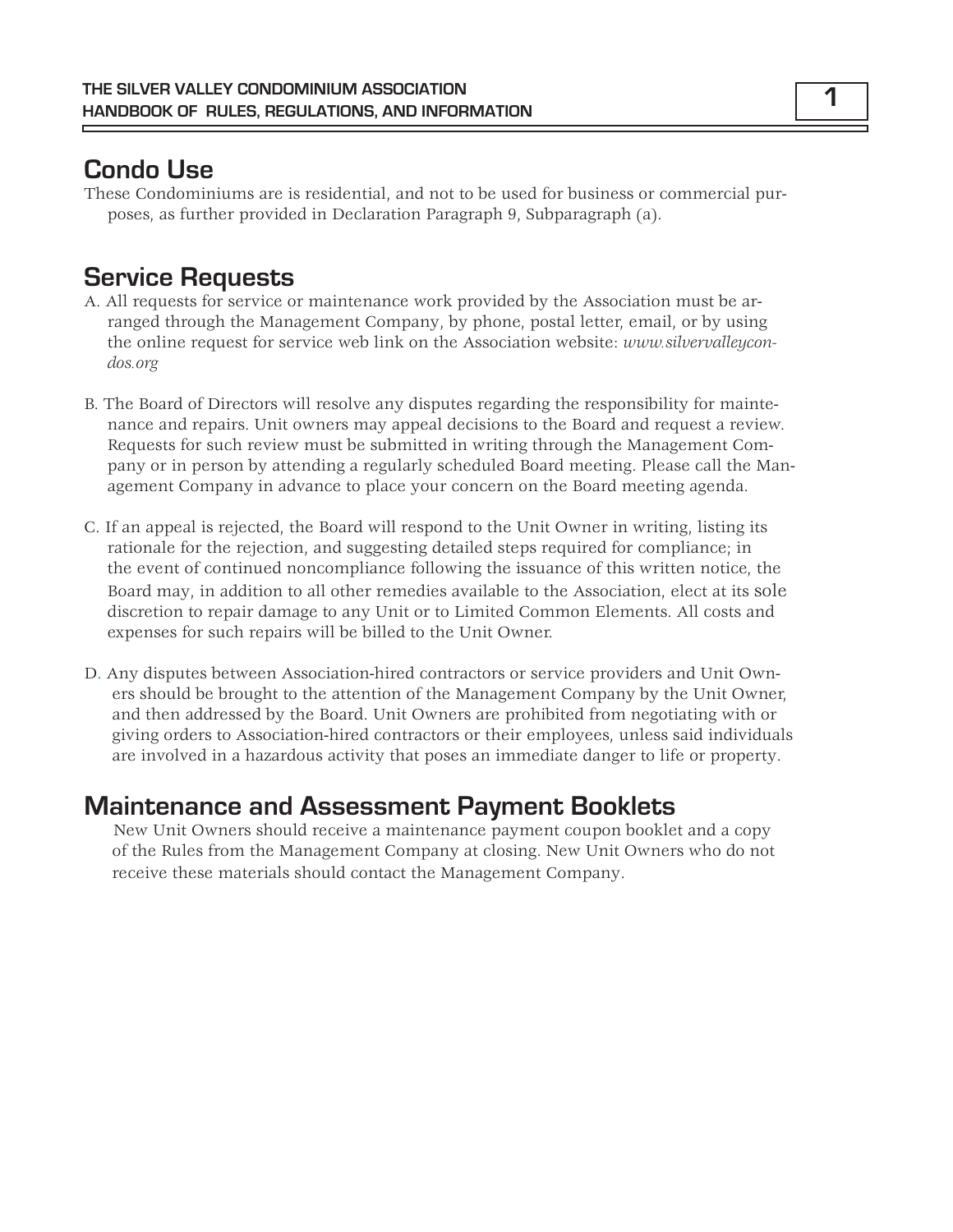## **Owner/Occupant Information**

A) Unit Owners Association Records Per House Bill 135 (HB-135): In accordance with Ohio Revised Code (Section 5311.09 (A)(2) and (3): (A)

- (1) Within thirty days after a Unit Owner obtains a condominium ownership interest, the Unit Owner will provide the following information in writing to the Association through the Management Company:
	- (a) The home address, home and business mailing addresses, and the home and business telephone numbers of the unit owner and all occupants of the unit;
	- (b) The name, business address, and business telephone number of any person who manages the owner's unit as an agent of that owner.
- (2) Within thirty days after a change in any information that this section requires, a unit owner will notify the Association Management Company of the change, in writing. When the Board of Directors requests, a unit owner will verify or update the information. Each unit owner will, within thirty (30) days of the recording of the amendment or within thirty (30) days of title transferring to the unit owner, provide the Association with Unit Owner and/or resident names, home and business mailing addresses, home and business telephone numbers, and the name, business address and business telephone number of any person who manages the unit as an agent of the owner. Any changes in the information will be provided in writing to the Board, through the Management Company, within thirty (30) days of said change.

## **Rentals**

- A. Rentals are prohibited, except for those Units that are "grandfathered" in accordance with the Declaration Paragraph 9, Subparagraph (q), as amended in 2002. Should personal circumstance require the Unit Owner to vacate the Unit, the Unit Owner should contact the Management Company to seek a special lease prohibition waiver. The Board may at its discretion grant a one-time permission to the Unit Owner to lease the unit for no less than six consecutive months or no more than two consecutive years. Unit Owners must submit a written copy of the lease agreement to the Management Company for approval.
- B. Unit owners who lease their units are responsible for making their Occupant(s)/tenant(s) aware of the Rules, and for any violations of the Declaration, Bylaws, or Rule committed by their Occupant's/tenant's families, guests, and invitees. If violations occur, a written notice will be sent to the Unit Owner and to the Occupant(s)/tenant(s) on file with the Management Company. The Unit Owner is responsible for rule enforcement assessments and all other damages, including any recourse the Unit Owner may wish to take against an Occupant/tenant who is in violation. If the Unit Owner fails to cooperate, the Board may initiate eviction proceedings against the Occupant/tenant.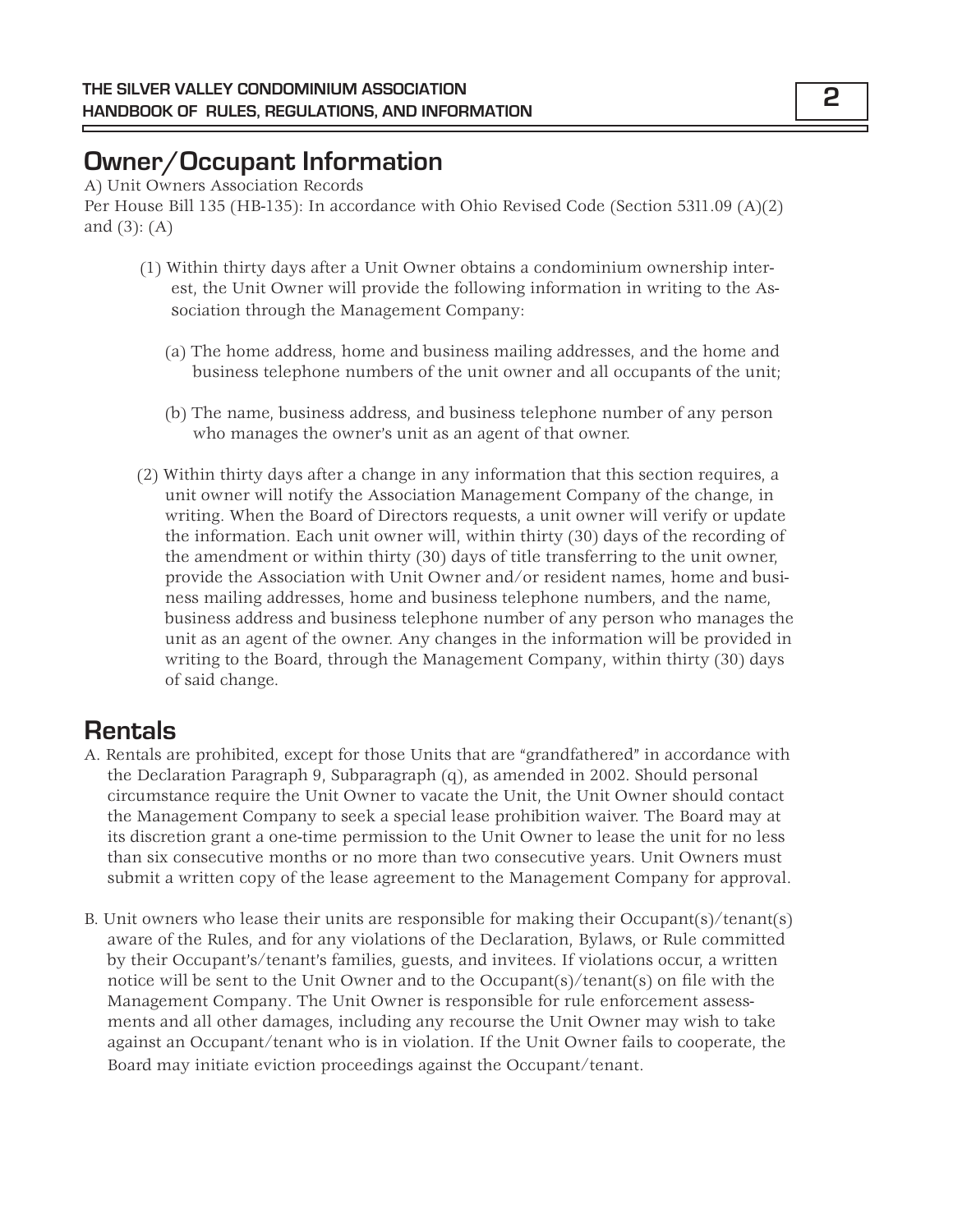## **Garage and Other Public Sales**

Garage, lawn, tag sales, and any publicly advertised sales are prohibited. Any sales that displays items in front of units or inside open garages are also prohibited. There are no exceptions to this rule.

## **Noise and Disturbance**

Noises, disturbances, or commotions that annoy other unit owners or residents are prohibited, and will not be tolerated. Inform the Management Company of violations by filing a written, signed complaint form. This form is included in the Appendix following this document, and by download from the Association website. The Management Company will inform violators of the official complaint by letter, with the expectation that the unacceptable behavior cease immediately.

## **For Sale Signs**

Except as otherwise provided, FOR SALE signs are prohibited without prior, written Board approval. Unit owners are permitted to place one "Open House" sign at the street entrance, one Open House sign in front of the Unit, and directional arrows at strategic points within the Condominium Property only on the day when an Open House is held. All signage must be removed upon completion of the Open House.

## **Collection Policy**

- A. All assessments, including maintenance fees, are due on the 1st day of the month and are considered late if not received by the 10th day of the month.
- B. An administrative late charge of \$25.00 per month will be charged for any late payment and on any unpaid balance of the assessment. (Subject to increase upon further notice.)
- C. Payments will be applied to the Unit account in the following order:
	- a. interest owed to the Association
	- b. administrative late fees owed to the Association
	- c. collection costs and/or attorneys' fees incurred by the Association
	- d. principal amounts owed to the Association for common expenses.
- D. Any past due assessments may cause a lien, a suit for money judgment, and/or foreclosure to be filed against the Unit. Once judgment is obtained, the Association may proceed to post-judgment actions such as bank attachment and/or wage garnishment.
- E. Any costs, including attorneys' fees, recording costs, title reports, and/or court costs incurred by the Association in the collection of delinquent assessments will be added to the amount owed by the delinquent Unit Owner.
- F. If any Unit Owner, either by his or her conduct or by the conduct of any occupant, fails to perform any act that he/she is requested to perform by the Declaration, Bylaws, or the Rules, the Association may, but will not be obligated to, undertake such performance or cure for such violation, and will charge and collect from said owner the entire cost and expense, including reasonable attorneys fees of such performing or cure incurred by the Association. Any such amount will be deemed to be an additional assessment and will be due and payable immediately following notification of such charge and the Association may obtain a lien for said amount in the same manner and to the same extent as if it were a lien for common expenses.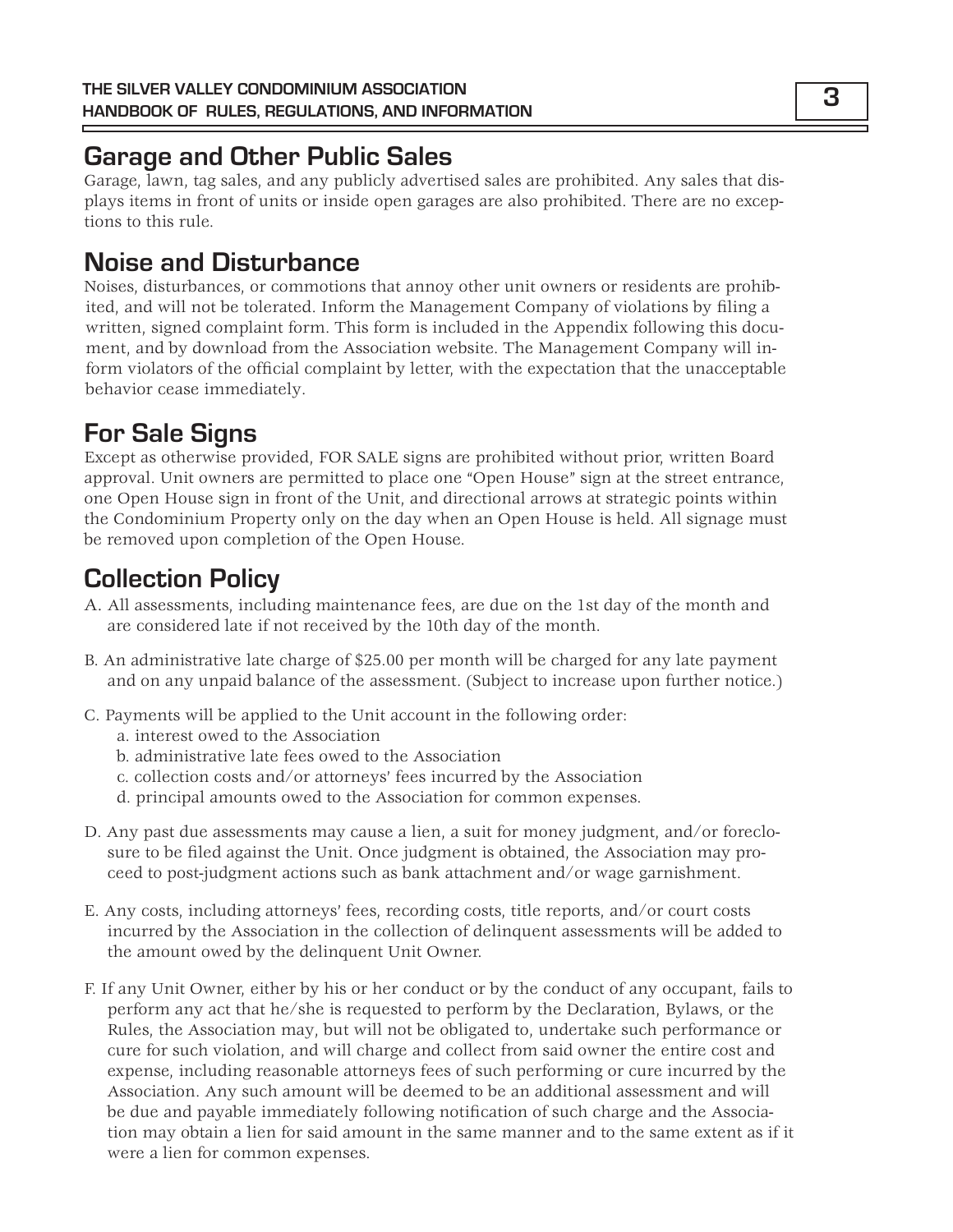## **Grounds-Limited Common Elements Policies**

- A. All changes to Unit exteriors or to Common Elements or Limited Common Elements must be submitted to the Board through a signed Request for Change form, and receive Board approval, before the changes are made. The Request for Change form is included in the Appendix following this document, and is also available for download in the **Get Help** section at *www.silvervalleycondos.org.*
- B. Proper maintenance of the front and rear Limited Common Elements is the responsibility of each Unit Owner.

Note: The Limited Common Elements are generally located in back and in front of the Unit, such areas being contained within the lines of an extension of the side walls (privacy walls). Beyond that distance is Common Element. The maps of the Association, filed with Summit County, should be referenced when exact Limited Common Element boundaries are in doubt.

- C. The Association will continue to trim bushes and trees, and edge in front of each Unit. Mulch is applied in alternate years to the front of all units and to the sides of end Units, as well as to the Common Elements.
- D. The Silver Valley Condo Association Snow Removal Contract states that snow will be removed from the Association streets and unit driveways after 2" of snow has fallen. Silver Valley Boulevard and Damon Drive are plowed by the City of Munroe Falls.

## **Satellite Dish/Antenna Installation**

To prevent unsightly and unsafe installations, the Board has asked our legal counsel to establish a set of best practices regarding the placement, installation, and maintenance of antennas and satellite dishes. These standards are explained in a separate document called *Antenna and Satellite Dish Rules*, located in the appendix following this document.

All exterior antenna and disk installations must be submitted to the Board by a Request for Change Form and Board-approved before the installation begins. To ensure that our community maintains a uniform and pleasing appearance, we ask that you apply these rules when installing an antenna, and that you ask that your broadband data provider to observe them, as well.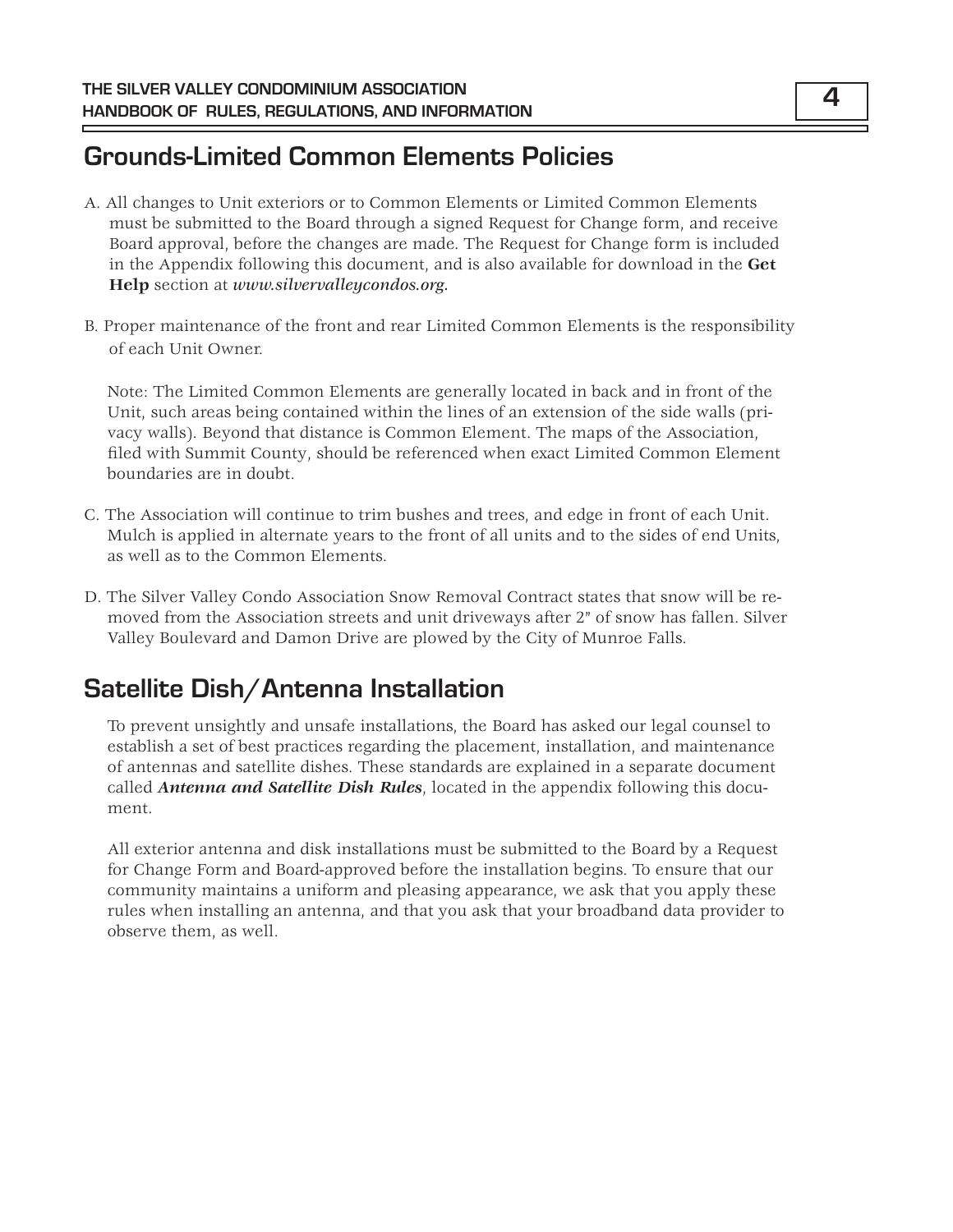## **Decks, Doors, and Windows Policy**

- A. Care, maintenance, and repair of rear decks and front balconies is the responsibility of the unit owner.
- B. All decks and balconies are to be kept in good repair.
- C. If a unit owner fails to properly repair and maintain their deck and balcony after receiving written notification from the Management Company and/or the Board of Directors, the Association may make needed repairs, and restore or otherwise correct the unsatisfactory condition. The Board will assess all related charges of such repair or restoration to the Unit Owner.
- D. All wood rails and face boards must be stained brown. All iron rails will be painted with black gloss or semi-gloss enamel. Unit owners must use the approved colors as noted on *www.silvervalleycondos.org*.
- E. Unit Owners who prefer neutral or natural deck coloring may apply a clear wood finish only to the *horizontal top surface of the deck walking surface and/or steps*. The use of alternate decking materials may also be approved; alternate finishes and/or alternate decking materials require submission of a Request for Change form and prior written Board approval, and are used solely at Unit Owner expense.
- F. Installation of permanent brown vinyl or aluminum exterior patio sliding glass storm doors and storm windows is permitted with written prior approval of the Board. Installation of storm/screen doors is permitted on the front door of any Unit. Storm/screen doors must be dark brown or almond. Maintenance and insurance for storm/screen doors and windows are the responsibility of the Unit Owner.
- G. In addition to Limited Common Elements, the Declaration states that Unit Owners are also responsible for the upkeep of several elements of their Unit exteriors. These include but may not be limited to: the repair, maintenance, and replacement of garage doors, including seals; entrance doors/sidelights; windows; patio doors, and all frames, hinges, locks, latches, and hardware of such doors and windows. Any Unit Owner not in compliance will receive a notice from the Association requesting that the items in violation be addressed.

When exterior painting of doors, decks, and windows is required, unit owners are to use the approved colors listed in the **Get Help** section on *www.silvervalleycondos.org*. Painting or otherwise changing the exterior appearance of the building, including the windows and doors, is prohibited without the prior, written approval of the Board.

- H. Outdoor entrance door, patio door, balcony, and garage area light fixtures currently affixed to exterior walls and in good repair may remain in service. New, replacement lighting fixtures for these areas must be selected from a list of Board-approved coach light styles and sizes. (Please see illustrations of approved styles in the Appendix at the end of this document.)
- I. Other than the items listed above, as well as those items defined as Limited Common Elements, all other exterior areas are generally part of the Common Elements; the reasonable maintenance and oversight of these Common Element areas is the responsibility of the Association.

**5**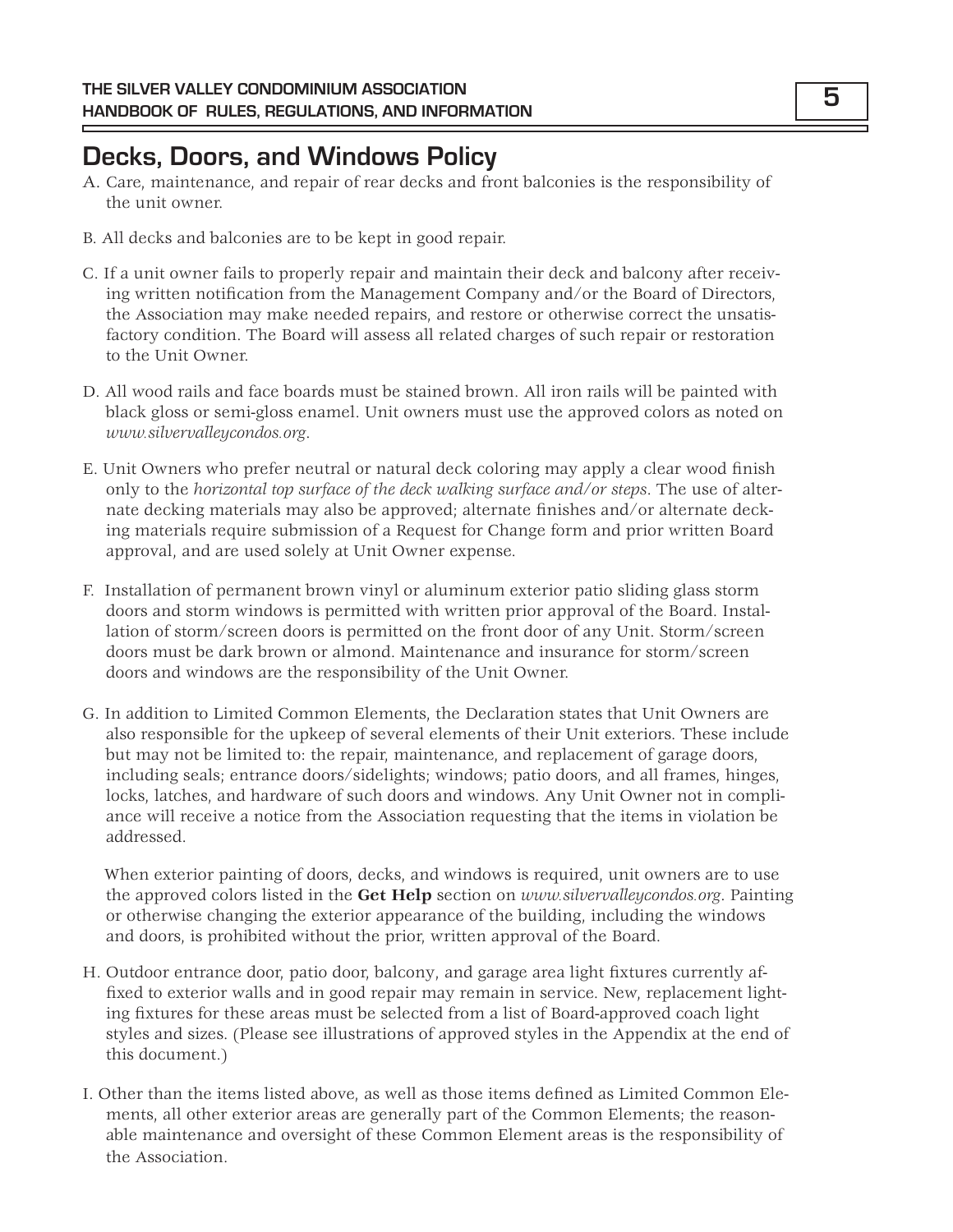## **Landscaping and Decorating Units**

- A. Any alterations, modifications, additions or other changes to the grounds or to the exterior walls or roof of any Unit must receive prior written approval of the Board. Alterations that violate these rules will be removed at the Unit Owner expense.
- B. In the Limited Common Elements adjacent to each unit, Occupants may plant flowers, rose bushes, and other decorative greenery. The maintenance of these plants is the responsibility of the Unit Owner/Occupant. Fruit trees and vegetables are prohibited.
- C. Unit Owners must receive written permission from the Board of Directors to plant trees in the Limited Common area. Existing trees and shrubs that die may be replaced at Unit Owner expense, in the same area, with Board approval. Any Unit Owner wishing to plant or replace a tree, must enter into a written recorded agreement that clarifies their responsibility to trim and maintain any approved tree.
- D. Damage or defacing of trees, plants, lawns, etc. on any Common Elements is prohibited.
- E. Ornamental or decorative design or decorative painting on any exterior surface of any Unit is prohibited.
- F. Door, patio decorations, and temporary seasonal planters are permitted only during the appropriate seasons. Unit Owners and residents Occupants are expected to remove decorations at the end of the season. Affixing any light or decoration to a Unit exterior using a fastener that penetrates any exterior surface is prohibited, as are any decorations that damage or discolor Limited Common Element buildings, gutters, siding, soffits, or fascia.
- G. Inflatable decorations are prohibited.
- H. Unit Owners are prohibited from erecting or maintaining any fence or wall in the Common Elements. Small stone planting borders may be used with prior Board approval. Original, enclosed courtyards erected during the initial construction of the Association are not subject to this prohibition.
- H. Personal belongings, including lawn furniture, grills, bicycles, recreational equipment, and toys must be removed from the Common Elements and properly stored inside the garage or Unit after use, every day.
- I. Athletic equipment, such as basketball hoops, cannot be permanently installed. All portable athletic equipment must be stored inside the Unit or its garage when not in use. Leaving such items in the Common Elements overnight is prohibited.
- J. Use of gas grills or open-flame devices, including charcoal grills, is prohibited within 10 feet of a multi-family building. The Ohio Fire Code also prohibits operation of such devices on balconies and decks. Report violations of this Fire Code to the local Munroe Falls Fire Department at the non-emergency phone number 330-688-7493.
- K. Storing a propane gas tank—or any other tanks containing flammable gases or liquids next to or inside a Unit or an attached garage is prohibited. The use and storage of propane tanks must at all times comply with the Ohio Fire Code.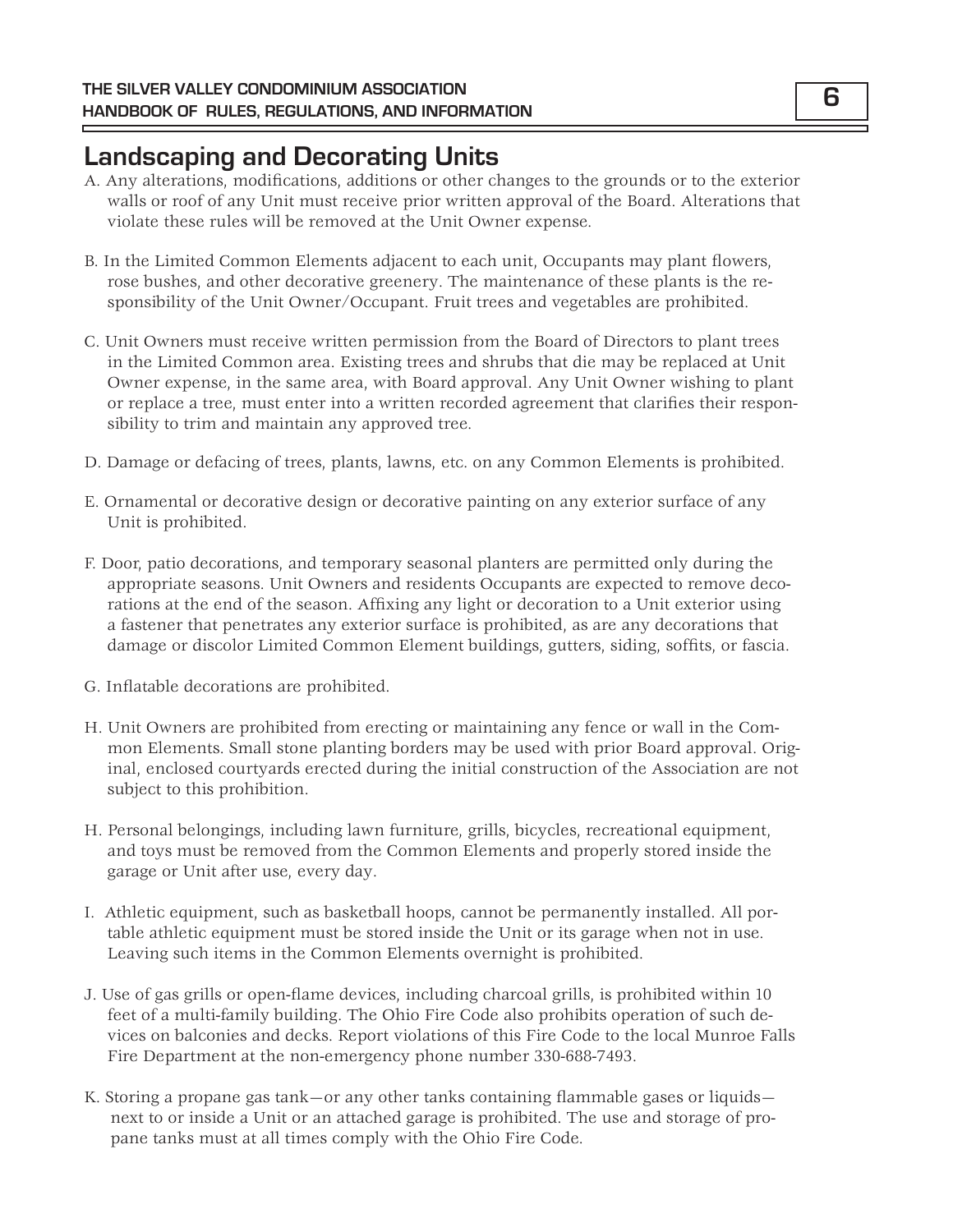## **Trash Collection**

- A. All Units are provided weekly trash collection. Trash and recycling containers are prohibited in the Common Elements except for the following times to allow pickup: they are permitted to be placed outside no earlier than 6 p.m. the day before pickup, and must be returned during daylight hours on the day of the pickup.
- B. Place all trash inside suitably strong plastic bags or in closed, water-resistant containers. Trash collectors will not pick up loose trash that has scattered, or trash that has overflowed containers. It is each Unit Owner's responsibility to clean residual debris or trash not collected due to improper containment.
- C. Recycling is encouraged; recyclables should be placed in a separate container. Occupants who choose to recycle must do so in accordance with the terms of the recycling company in use at that time.
- D. Waste/trash removal is a service limited to the normal garbage generated by a household, plus recycling.

When garbage includes heavy items weighing more than 50 pounds, the Occupant must contact the Management Company or our contracted waste hauler one week in advance of the regularly scheduled waste pickup day to make special arrangements for the removal of these items. These items include, but are not limited to: toilets and sinks, large appliances, televisions, furniture and mattresses, and carpeting/flooring.

When Units are renovated or undergo major repairs that generate large amounts of heavy demolition waste such as flooring; plumbing (toilets/sinks/tubs and enclosures); lumber, countertops, tile/grout, lighting fixtures, doors/windows, and drywall, or other heavy construction debris, special arrangements must be made to properly and safely store and then remove such debris. The debris should be hauled away immediately or stored inside the Unit or its garage until it is removed, or placed in a suitable container for storage, such as a dumpster, until it is removed.

Prior to obtaining a dumpster, it is the responsibility of the Unit Owner to contact the Management Company, inform them of the size of the dumpster to be used and the time it will be on site, and obtain written permission, prior to its placement. All dumpsters must be placed in the Unit driveway, and may not encroach on the street, designated guest parking areas, fire lanes, or other Common Elements, or block access to the Unit man doors. Dumpster lids and openings must be closed and locked shut when unattended. Any damage caused to the Common Elements or Limited Common Elements by a dumpster or its delivery or removal will be the responsibility of the Unit Owner.

Except as provided above, Demolition debris is never to be placed loose or stored on a deck/stairway, or in a Common Element or Limited Common Element area. Unit Owners are responsible for all costs related to the removal of demolition waste, or heavy items weighing more than 50 pounds.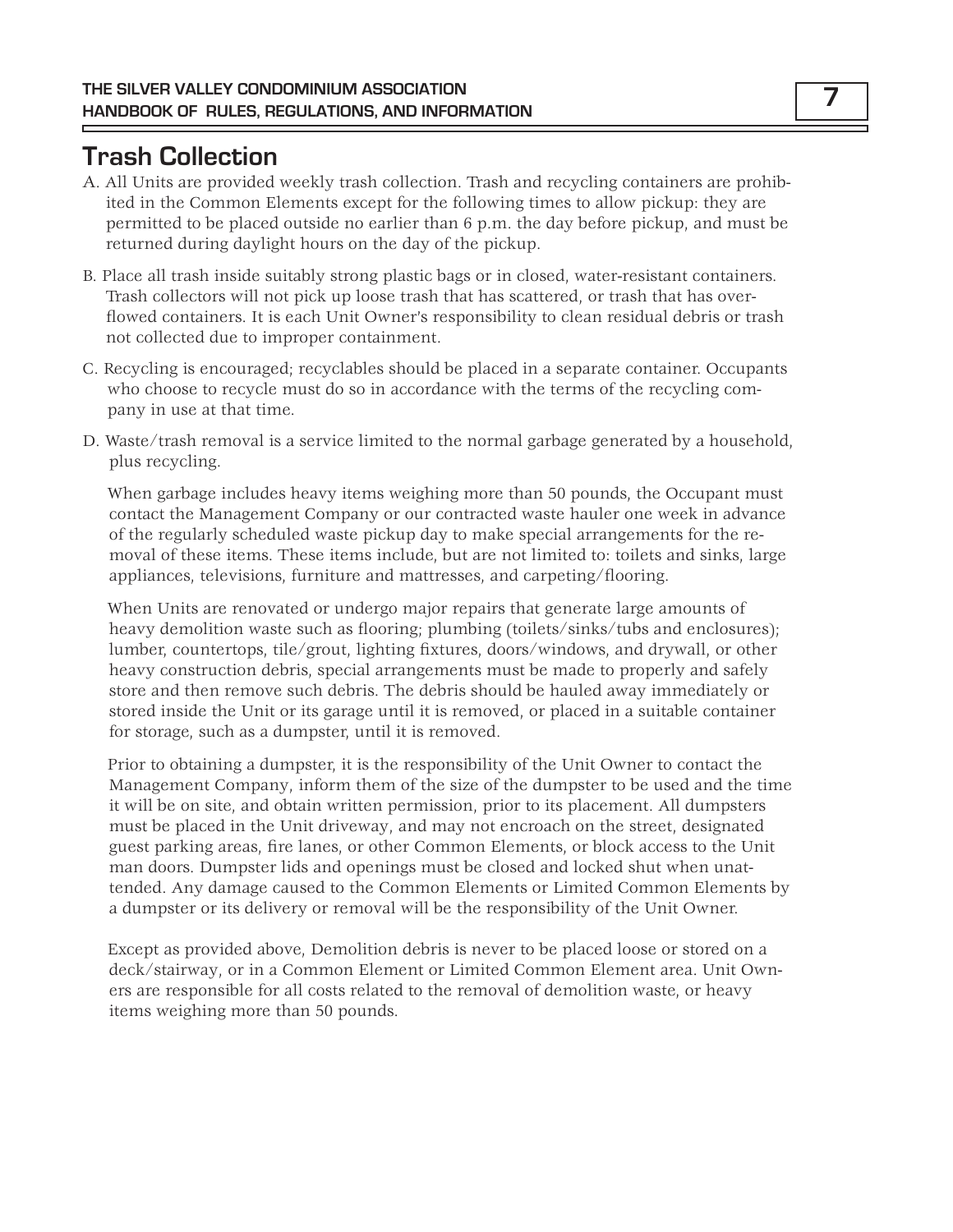## **Pets**

- A. Occupants are permitted to have a maximum of two commonly recognized household pets in their Unit (example: one dog and one cat; or two dogs, or two cats) provided that they are not kept, bred, or maintained for any commercial purposes. Wild animals or exotic pets are prohibited.
- B. Pet owners are responsible for keeping their pets in a healthy condition. Each pet must have all legally required immunizations (i.e. rabies, etc.). The Management Company and/or the Board of Directors may require any pet owner to produce adequate proof of current immunizations.
- C. When a pet is outside its owner's Unit, it must be kept on a hand-held leash, with the owner attending the pet at all times. All pets are prohibited from roaming loose, either in the streets or in any portion of the Common Elements. For instance: if a cat is not trained to use a leash, it is not permitted to roam outside the Unit. This Rule is in accordance with City of Munroe Falls General Offenses Code Ordinance Number 505.1. and Summit County Codified Ordinance 88-360, Section 505.02.
- D. Pet owners must carry liability insurance for any pets that go outside the Unit.
- E. Pet owners are not permitted to tie, tether, or chain their pets outdoors on any Common Elements, nor may they tie, tether, or chain pets on stationary objects such as stakes, decks, balconies and patios within the Limited Common Elements, unless the owner is present and ensures that the pet is not creating a nuisance or bothering other Occupants.
- F. Pet owners are responsible for immediate removal and disposal of any pet waste. Pet owners must clean up the defecation of their pets on any portion of the Common Elements and Limited Common Elements. Pets are prohibited from urinating on plantings in front of Units.
- G. Pets are prohibited from attacking or otherwise interfering with the freedom of movement of a person or their pet on the Common Elements, chasing vehicles, or creating a disturbance in any other way.
	- 1. Any pet causing or creating a nuisance or unreasonable disturbance will be permanently removed from the Condominium Property upon three days written notice from the Board.

Unreasonable disturbance or commotion from any pet that annoys other residents should be reported, in writing, to the Management Company; a warning letter will be sent to the offending pet owner by either postal service or email. If such unreasonable behavior continues, the Management Company and/or the Board of Directors will require the owner to permanently remove the pet from the condominium complex within three (3) days following receipt of such a warning letter. Failure to remove such pet will result in a daily assessment or appropriate legal action to have the pet removed.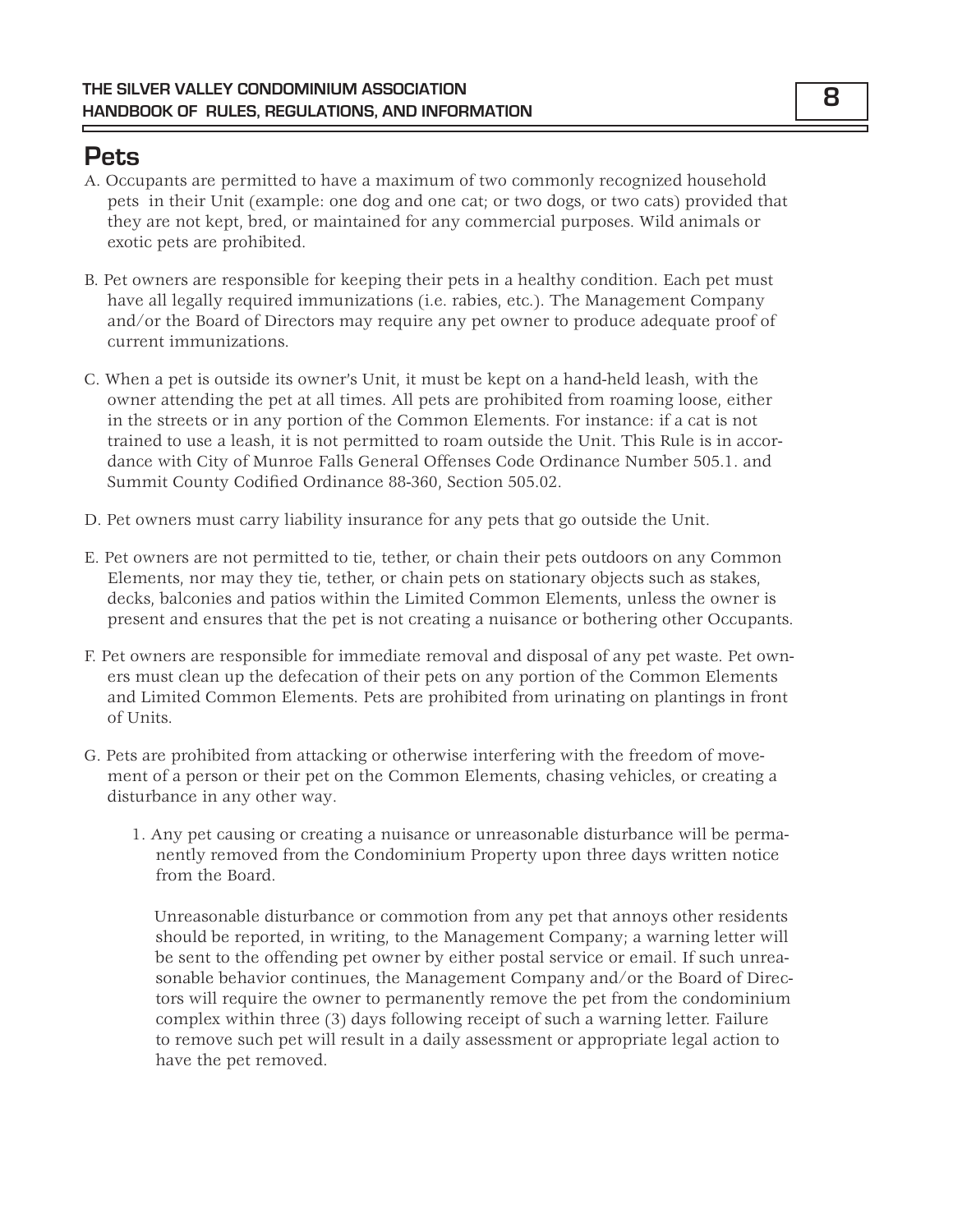## **Pets (continued)**

Examples of nuisance or disturbing behavior for the purposes of this rule include:

- a) Pets whose unruly behavior causes personal injury or property damage.
- b) Pets that make noise continuously or incessantly for a period of 30 minutes, or intermittently for two hours or more to the disturbance of any person at any time of day or night.
- c) Pets in Common Elements that are not under the complete physical control of a responsible human companion and on a hand-held leash of no more than six feet in length or in an animal carrier.
- d) Pets that relieve themselves on walls or floors of Common Elements.
- e) Pets that exhibit aggressive or other dangerous or potentially dangerous behavior.
- f) Pets that are conspicuously unclean or parasite infested.
- 2. Should the Board be forced to seek appropriate legal action as a remedy for these offenses, the Board will also request an award of reasonable attorney fees, court, and administrative costs. The remedies outlined in this section will not be enforced before a reasonable investigation of any such allegations has been conducted by the Management Company and/or the Board of Directors; the pet owner/unit owner/resident will be given an opportunity to respond to any such allegations.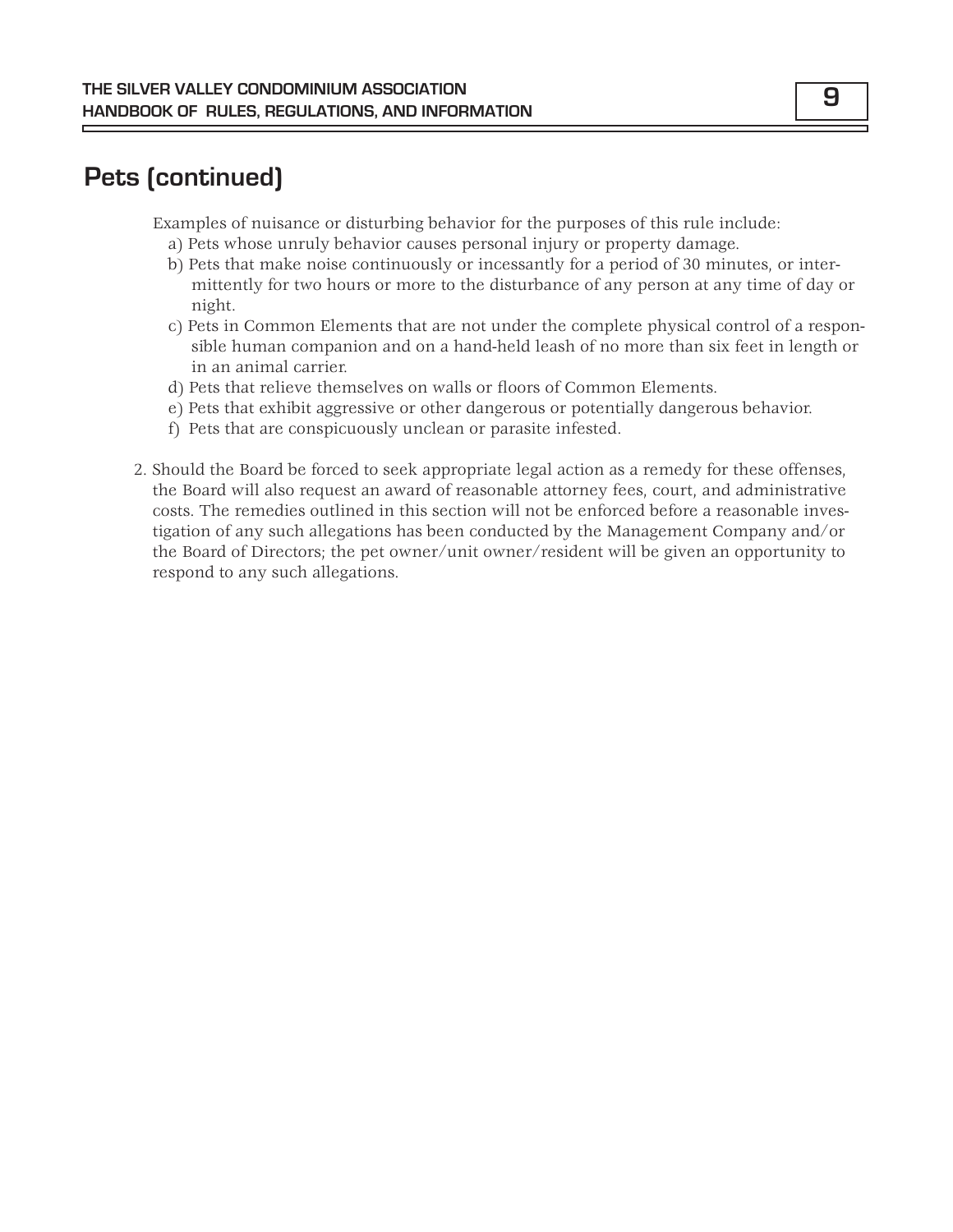## **Parking & Parking Areas**

- A. All Occupants must register their vehicles with the Management Company. A *Unit Owner Information Sheet/Vehicle Data Form* is enclosed in the Appendix following this document. An identical, ediatble pdf form is available in the *Get Help* section of the Association website that may be completed and mailed electronically. Please fill out the information form completely, listing all vehicles, and then return it to the Management Company. It is imperative that you notify the Management Company if your vehicle information changes, so records can be updated. Any vehicles in violation of the Declaration, Bylaws, or these Rules, may, in addition to other remedies, be towed at the owner's expense. This policy will be strictly enforced.
- B. Occupant Parking is limited to the Unit garage and the driveway of that Unit. The garage must be used as the primary parking space(s) and the driveway as the secondary parking space(s).
- C. Designated Guest parking areas may be used by the Occupant's guests on a temporary basis for a maximum of 48 hours. Extensions may be granted by the Board at its discretion, and only for verifiable hardship or good cause.
- D. Keep all garage doors closed when the garage is not in use.
- E. Parking or storage on the Common Elements, including, but not limited to, designated Guest parking spaces or upon driveways, is prohibited for any of the following:
	- 1. trailers
	- 2. travel trailers
	- 3. snowmobiles
	- 4. mobile homes
	- 5. recreational vehicles
	- 6. truck campers
	- 7. collector's vehicles
	- 8. boats
	- 9. commercial vehicles
	- 10. motorcycles
	- 11. motorbikes or motor scooters
	- 12. unlicensed, expired-license or disabled vehicles for a period greater that 24 hours.
- F. Any vehicle described above in Rule E may be kept in the Unit garage, providing it fits inside the garage with the garage door closed.
- G. All portions of the streets within the Condominium Property that are not specifically designated as guest parking spaces are classified as Fire Lanes. Parking in Fire Lanes, except for emergencies, is prohibited.
- H. Vehicle repairs must be performed only inside the Unit garage. Any damage caused to the Common Elements or Limited Common Elements by a vehicle (i.e. oil leaks) are the responsibility of the Unit Owner.
- I. Service contractors or technicians conducting repairs on Condominium Property may park in the driveway of the Unit being serviced, or in a designated Guest Parking space, as needed.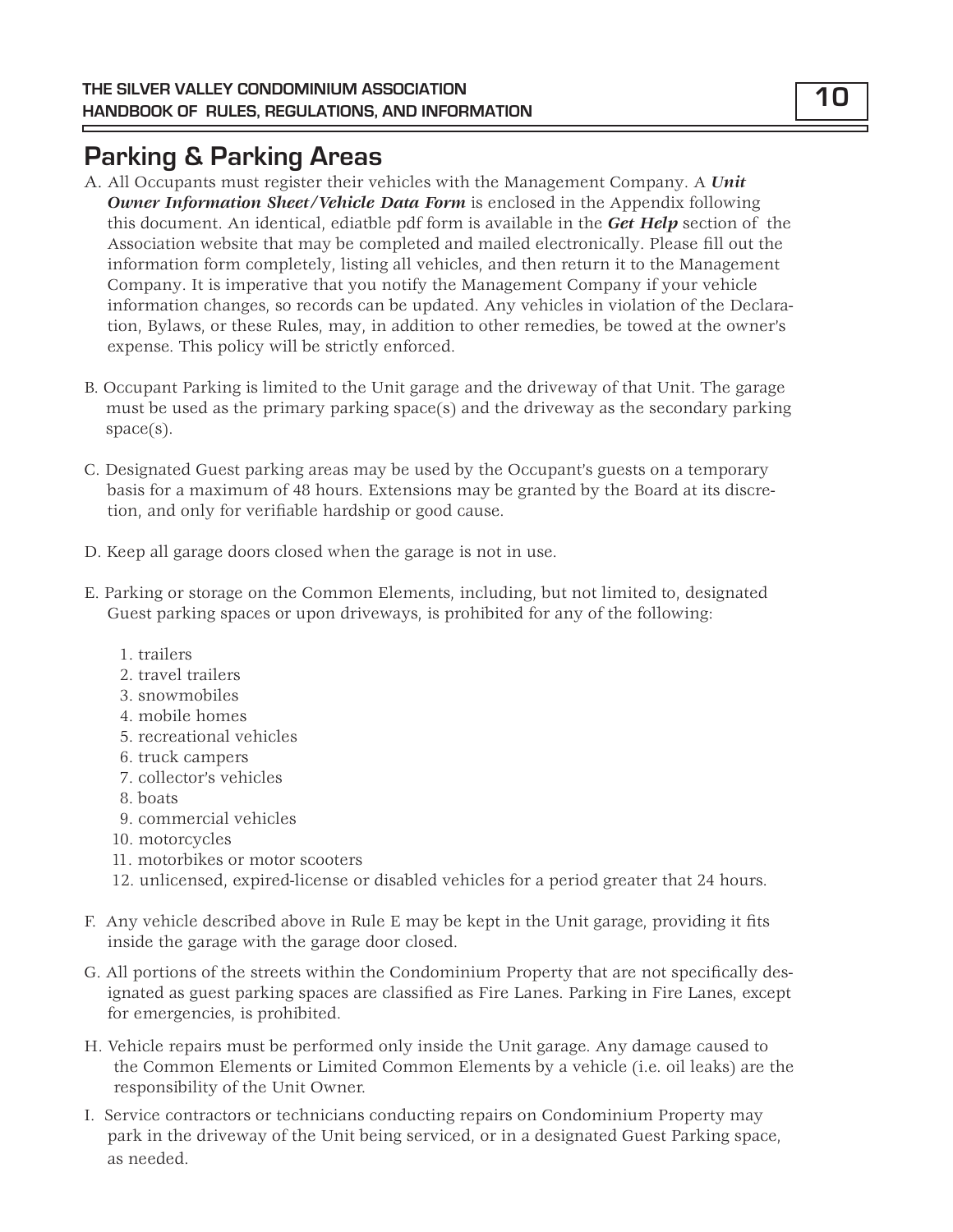- J. Parking on Damon Drive and Silver Valley Boulevard is regulated by City of Munroe Falls ordinance. Overnight parking on Silver Valley Condominium streets is prohibited.
- K. The Board has the authority, in addition to all other available remedies, to levy enforcement assessments and/or tow vehicles that violate any of the above parking rules or regulations. All expenses of towing and storage, plus any related costs will be billed to the Unit Owner.

## **Purpose and Procedure for Enforcement Assessments**

- A. Fines exist solely to discourage unit owners and residents from violating the Silver Valley Declaration, By-Laws, and Rules.
- B. The Board of Directors has the right to impose fines for all violations, and seek legal action or other appropriate remedies, if needed.
- C. Prior to imposing a charge for damages or a fine, the Board of Directors will give the unit owner written notice that includes all of the following:
	- 1. A description of the property damage or violation.
	- 2. A date by which all related repairs must be completed to avoid further penalties.
	- 3. The exact dollar amount of any penalty to be imposed for noncompliance.
	- 4. A statement informing the unit owner of his/her right to a hearing before the Board of Directors to contest the proposed charge or assessment.
	- 5. A written statement informing the unit owner how to request a hearing.
- D. An owner may submit a written request for a hearing about a fine to the Management Company by postal delivery or email no later than the 10th day after receiving the required notice. A Request for Hearing Form is available for download from www.silvervalleycondos.org. A printed copy is also included in the Appendix following this document.

If the owner fails to make a timely request for a hearing, the right to that hearing is waived, and the Board may immediately impose a charge for damages or an enforcement assessment. If a unit owner requests a hearing at least seven (7) days prior to the hearing a Board meeting, the Management Company will provide the unit owner with a written notice that includes the date, time, and location of the meeting. The Management Company will not levy a charge or penalty before holding a requested hearing.

E. The Association may file a lien for a charge for damages and/or an enforcement assessment that remains unpaid for more than 10 days.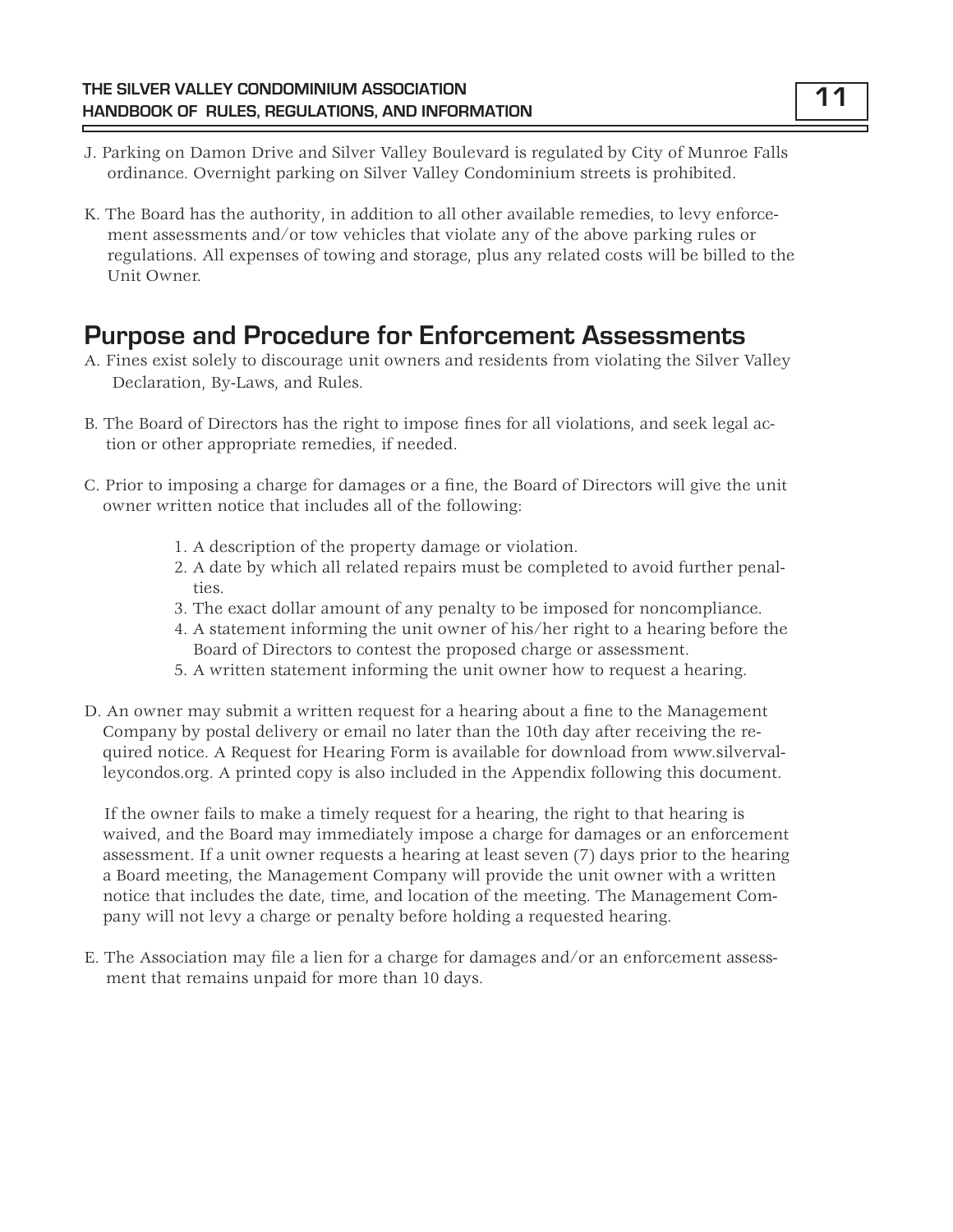# **Appendices**

Items in this section include various forms and detailed instructions. Digital copies aof these documents are available at the Association website: *www.sivervalleycondos.org.*

**Unit Owner and Vehicle Information Form**

**Request for Change (4 pages)**

**Complaint Form**

**Satellite Dish/Antenna Installation Rules and Regulations**

**Request for Hearing**

**Recommended Exterior Lighting Fixtures**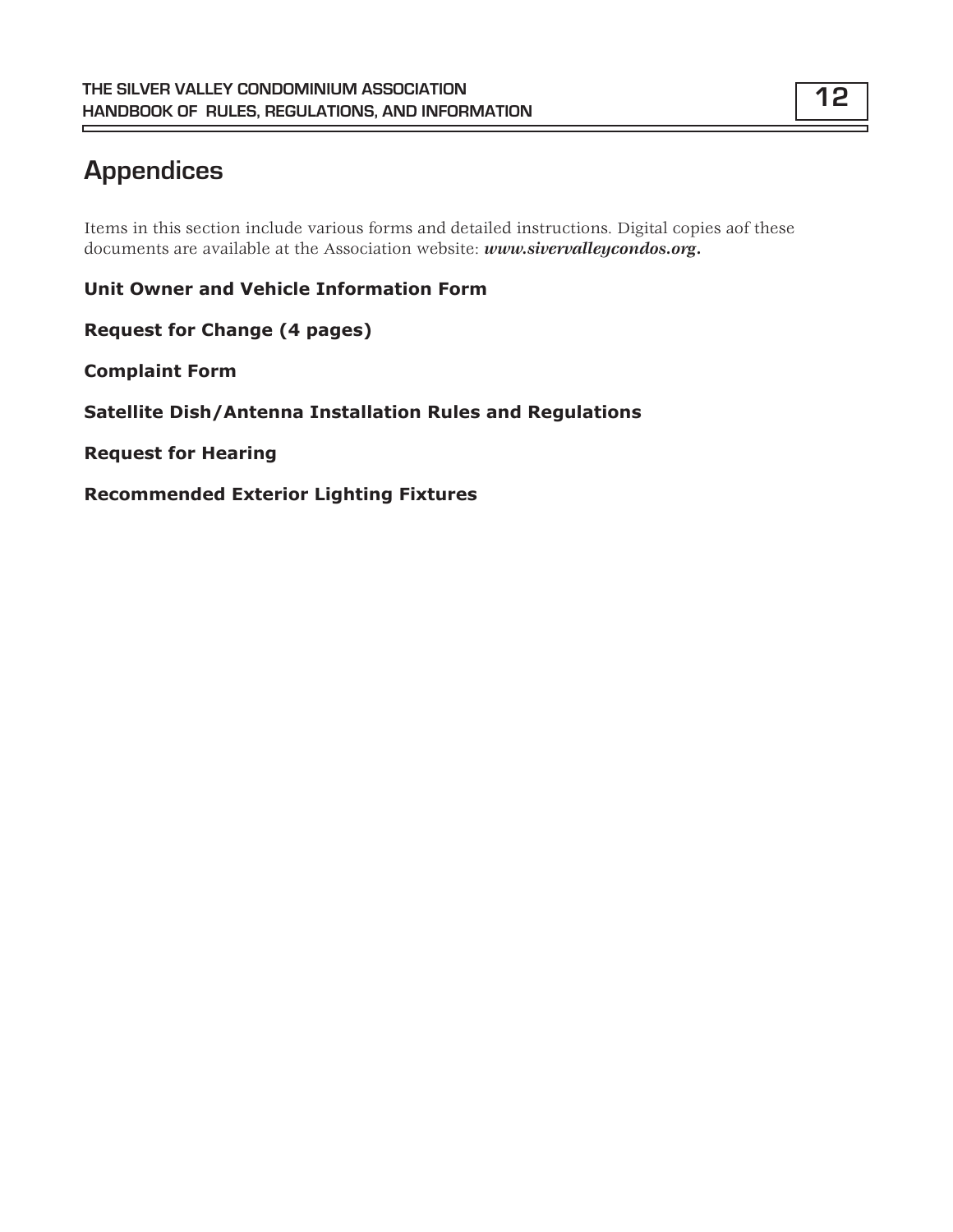

#### **Silver Valley Condominium Association Unit Owner Information Sheet**

When complete, click the email address below to open an email to: *renee@apmoh.com* and attach the completed pdf before sending.

#### **Owner Information**

| Your condo unit street address           |  |
|------------------------------------------|--|
| Unit owner name $\Box$                   |  |
| Other/joint unit owner name__            |  |
| Best phone to call $\Box$<br>other phone |  |
| Unit owner email address __              |  |
| Emergency contact complete name          |  |
| Emergency contact phone $#$              |  |

#### **Vehicle Information**

| Passenger vehicle #1 make and model_              | color    |
|---------------------------------------------------|----------|
| Passenger vehicle #1 license number __            | state___ |
| Passenger <b>vehicle #2</b> make and model $\Box$ | color    |
| Passenger vehicle #2 license number __            | state    |

#### **Resident Information** (required only if current resident is **not** the unit owner)

| Resident(s) name_ $ $                     |  |
|-------------------------------------------|--|
| Resident(s) phone (home) $\Box$<br>(cell) |  |
| Signed (Unit owner type name here)        |  |
| Date (dd/mm/yyyy)_                        |  |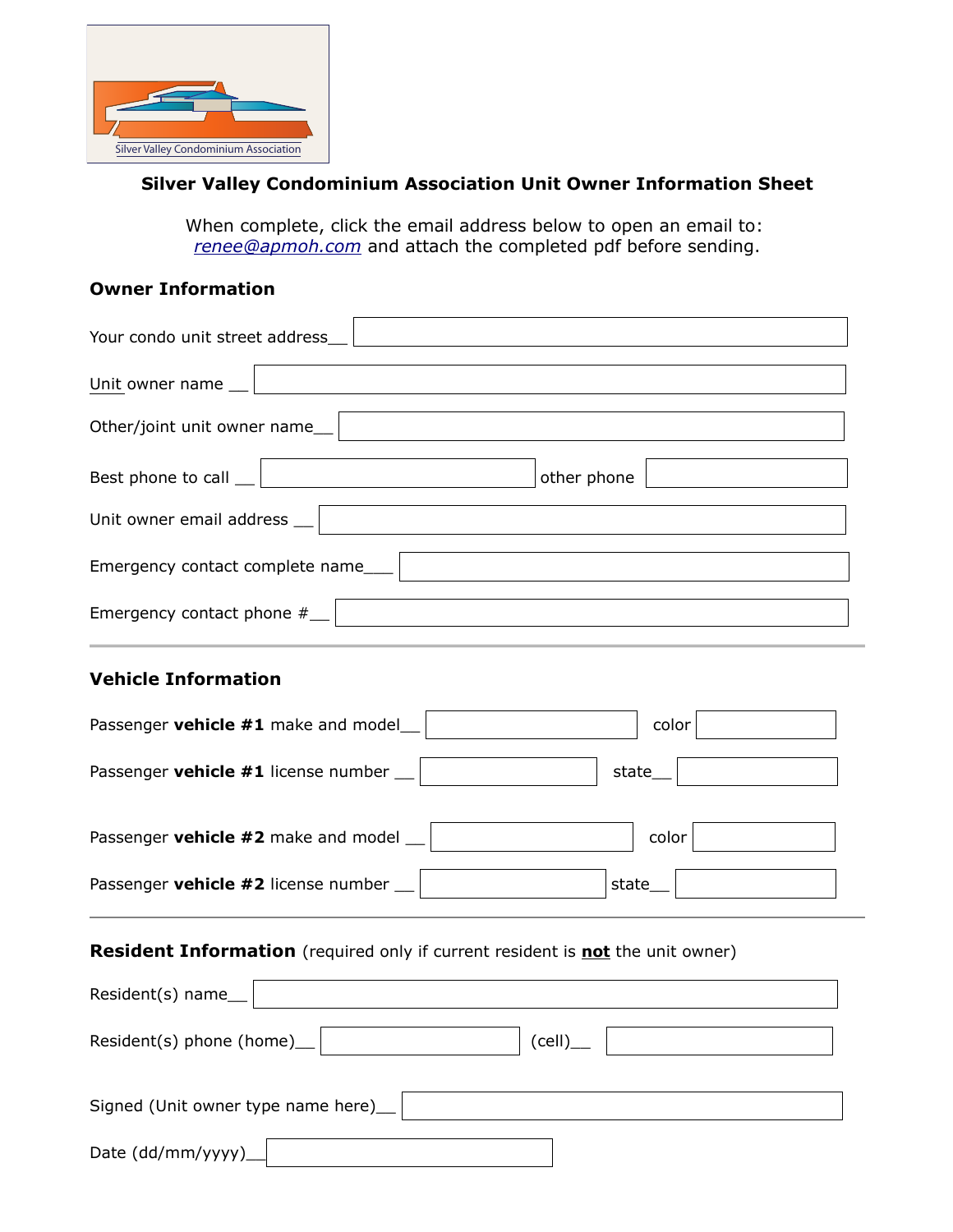

page 1 of 4

### **Owner Contact Information**

| date requested  | date received   |
|-----------------|-----------------|
| unit owner name |                 |
| address         |                 |
| phone home      | phone work/cell |

### **Type of change proposed**

|  | landscaping |
|--|-------------|
|  |             |

door window addition/change

| .<br>- - - - -<br>- |  |  |  |
|---------------------|--|--|--|
|                     |  |  |  |

The management company has brochures and general information available about common projects like landscaping, window and door replacement, and mulching. They will be happy to provide general information that includes guidelines for accepted practice.

Each request should be accompanied by the following, as needed (use the second sheet):

- a complete description of the proposed change
- a signed exterior modification agreement with the contractor
- a scale drawing showing relationship to your unit
- all specifications, including:
	- plan overview with dimensions
	- materials to be used
	- colors of materials (include product brochure where possible)
- estimated time to complete

Please complete this form and return it to the management company before making any exterior modifications to your unit. All changes are subject to board review and approval. You will be informed of the board decision.

Please ensure that all work can be completed within the estimated time frame, and that your project maintains safe and uncluttered access for all neighboring units as the alteration process is completed.

Exterior Modifications should not be started without board approval.

Return completed forms to: **Associated Property Management LLC 5090 Park Ave W Seville, OH 44273**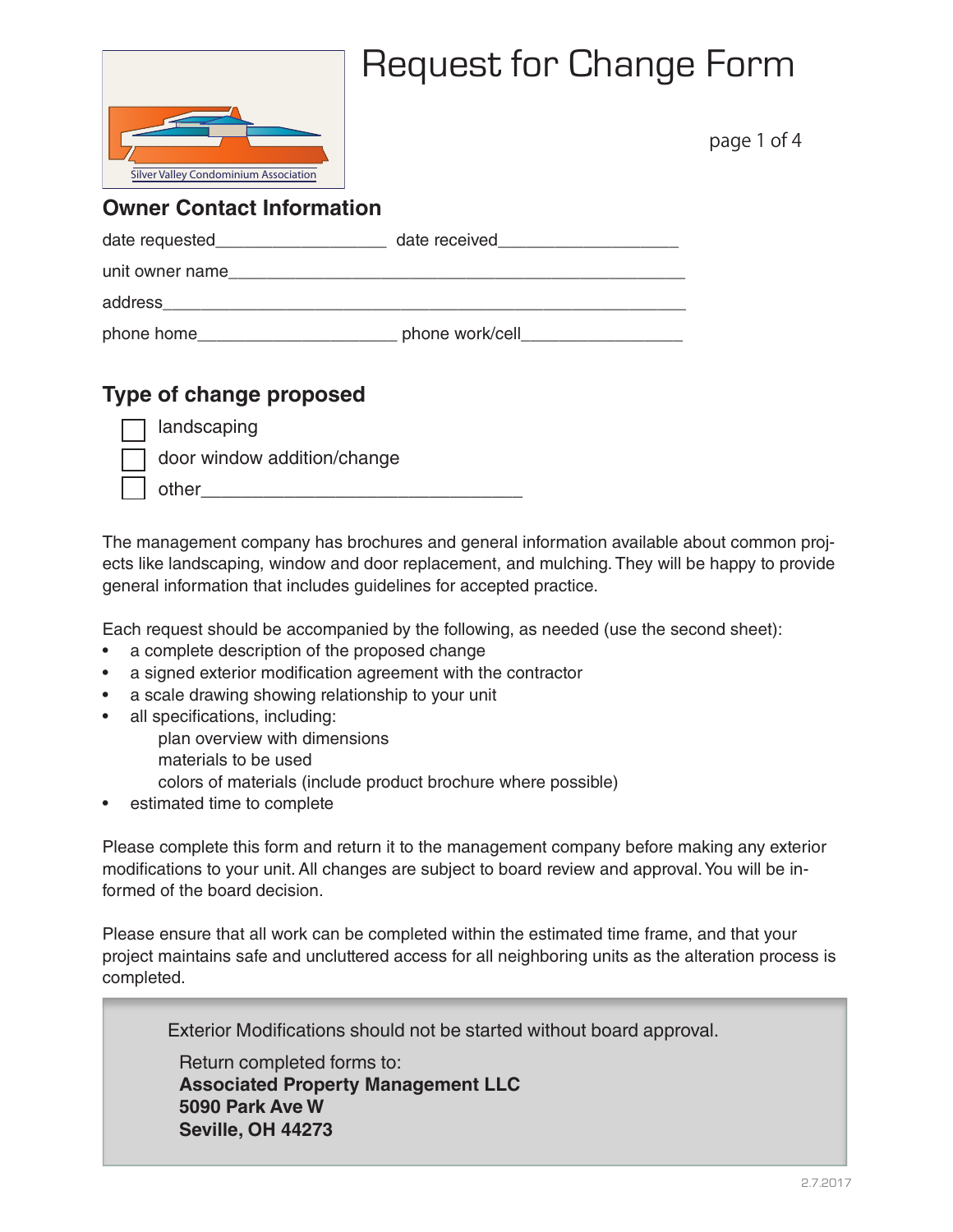

page 2 of 4

### **Project description**

#### **Scale Drawing**

Please add a scale drawing that shows the location of the external alterations relative to your unit. Include all plans, dimension, materials to be used, colors, etc. Attach a separate drawing with description, if needed.

**\_\_\_\_\_\_\_\_\_\_\_\_\_\_\_\_\_\_\_\_\_\_\_\_\_\_\_\_\_\_\_\_\_\_\_\_\_\_\_\_\_\_\_\_\_\_\_\_\_\_\_\_\_\_\_\_\_ \_\_\_\_\_\_\_\_\_\_\_\_\_\_\_\_\_\_\_\_\_\_\_\_\_\_\_\_\_\_\_\_\_\_\_\_\_\_\_\_\_\_\_\_\_\_\_\_\_\_\_\_\_\_\_\_\_ \_\_\_\_\_\_\_\_\_\_\_\_\_\_\_\_\_\_\_\_\_\_\_\_\_\_\_\_\_\_\_\_\_\_\_\_\_\_\_\_\_\_\_\_\_\_\_\_\_\_\_\_\_\_\_\_\_ \_\_\_\_\_\_\_\_\_\_\_\_\_\_\_\_\_\_\_\_\_\_\_\_\_\_\_\_\_\_\_\_\_\_\_\_\_\_\_\_\_\_\_\_\_\_\_\_\_\_\_\_\_\_\_\_\_ \_\_\_\_\_\_\_\_\_\_\_\_\_\_\_\_\_\_\_\_\_\_\_\_\_\_\_\_\_\_\_\_\_\_\_\_\_\_\_\_\_\_\_\_\_\_\_\_\_\_\_\_\_\_\_\_\_ \_\_\_\_\_\_\_\_\_\_\_\_\_\_\_\_\_\_\_\_\_\_\_\_\_\_\_\_\_\_\_\_\_\_\_\_\_\_\_\_\_\_\_\_\_\_\_\_\_\_\_\_\_\_\_\_\_ \_\_\_\_\_\_\_\_\_\_\_\_\_\_\_\_\_\_\_\_\_\_\_\_\_\_\_\_\_\_\_\_\_\_\_\_\_\_\_\_\_\_\_\_\_\_\_\_\_\_\_\_\_\_\_\_\_ \_\_\_\_\_\_\_\_\_\_\_\_\_\_\_\_\_\_\_\_\_\_\_\_\_\_\_\_\_\_\_\_\_\_\_\_\_\_\_\_\_\_\_\_\_\_\_\_\_\_\_\_\_\_\_\_\_ \_\_\_\_\_\_\_\_\_\_\_\_\_\_\_\_\_\_\_\_\_\_\_\_\_\_\_\_\_\_\_\_\_\_\_\_\_\_\_\_\_\_\_\_\_\_\_\_\_\_\_\_\_\_\_\_\_**

contractor name (if applicable)\_\_\_\_\_\_\_\_\_\_\_\_\_\_\_\_\_\_\_\_\_\_\_\_\_\_\_\_\_\_\_\_\_\_\_\_\_\_\_\_\_\_\_\_\_\_\_ contractor address\_\_\_\_\_\_\_\_\_\_\_\_\_\_\_\_\_\_\_\_\_\_\_\_\_\_\_\_\_\_\_\_\_\_\_\_\_\_\_\_\_\_\_\_\_\_\_\_\_\_\_\_\_\_\_\_ contractor phone/mobile\_\_\_\_\_\_\_\_\_\_\_\_\_\_\_\_\_\_\_\_\_\_\_\_\_\_\_\_\_\_\_\_\_\_\_\_\_\_\_\_\_\_\_\_\_\_\_\_\_\_\_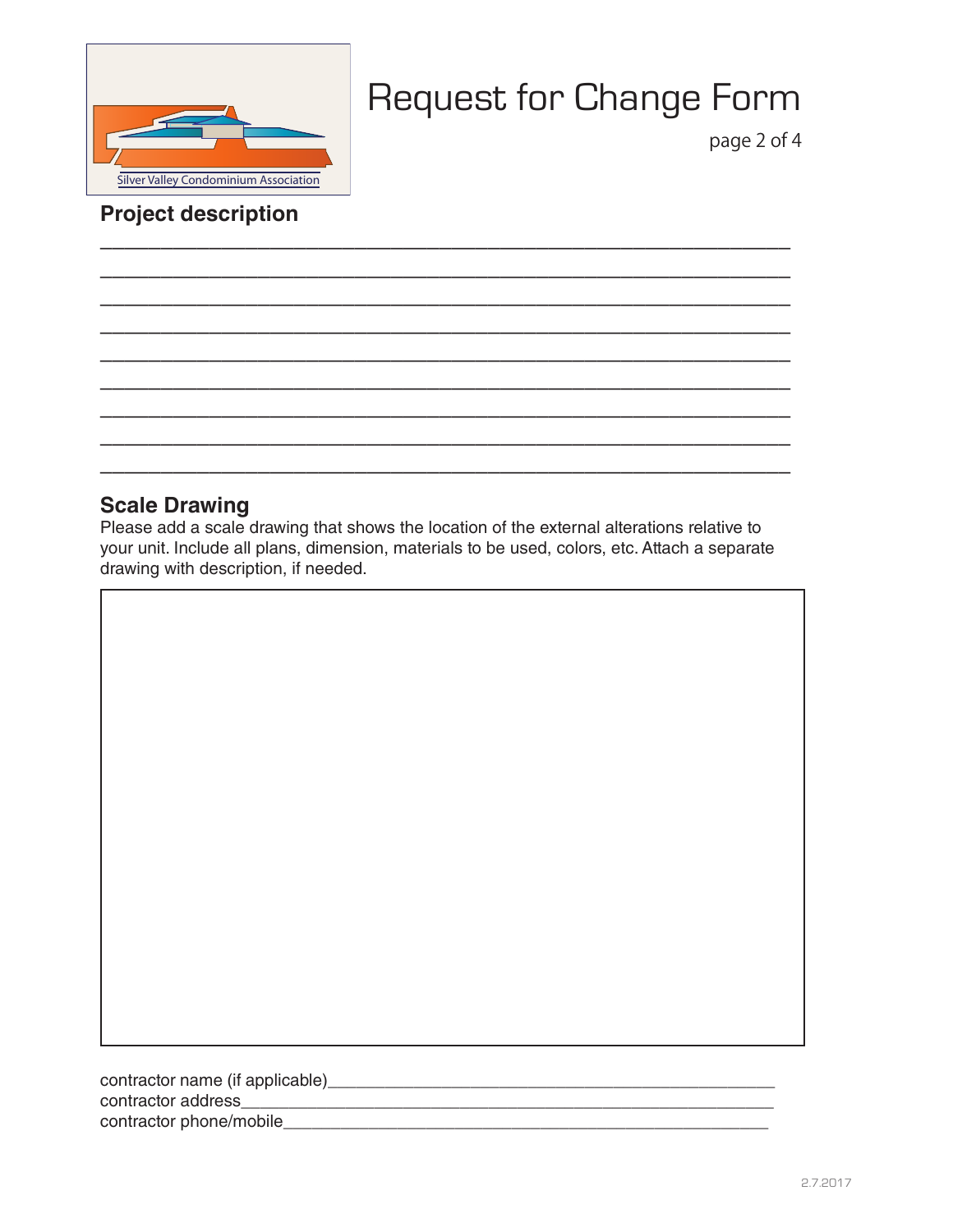

page 3 of 4

### **Estimated time to complete project following board approval**

\_\_\_\_\_\_\_\_\_\_\_\_\_\_\_\_\_\_\_\_\_\_\_\_\_\_\_\_\_\_\_\_\_\_\_\_\_\_\_\_\_\_\_\_\_\_\_\_\_\_\_\_\_\_\_\_\_\_\_\_\_\_\_\_\_\_\_\_\_ \_\_\_\_\_\_\_\_\_\_\_\_\_\_\_\_\_\_\_\_\_\_\_\_\_\_\_\_\_\_\_\_\_\_\_\_\_\_\_\_\_\_\_\_\_\_\_\_\_\_\_\_\_\_\_\_\_\_\_\_\_\_\_\_\_\_\_\_\_ \_\_\_\_\_\_\_\_\_\_\_\_\_\_\_\_\_\_\_\_\_\_\_\_\_\_\_\_\_\_\_\_\_\_\_\_\_\_\_\_\_\_\_\_\_\_\_\_\_\_\_\_\_\_\_\_\_\_\_\_\_\_\_\_\_\_\_\_\_ \_\_\_\_\_\_\_\_\_\_\_\_\_\_\_\_\_\_\_\_\_\_\_\_\_\_\_\_\_\_\_\_\_\_\_\_\_\_\_\_\_\_\_\_\_\_\_\_\_\_\_\_\_\_\_\_\_\_\_\_\_\_\_\_\_\_\_\_\_ \_\_\_\_\_\_\_\_\_\_\_\_\_\_\_\_\_\_\_\_\_\_\_\_\_\_\_\_\_\_\_\_\_\_\_\_\_\_\_\_\_\_\_\_\_\_\_\_\_\_\_\_\_\_\_\_\_\_\_\_\_\_\_\_\_\_\_\_\_ \_\_\_\_\_\_\_\_\_\_\_\_\_\_\_\_\_\_\_\_\_\_\_\_\_\_\_\_\_\_\_\_\_\_\_\_\_\_\_\_\_\_\_\_\_\_\_\_\_\_\_\_\_\_\_\_\_\_\_\_\_\_\_\_\_\_\_\_\_ \_\_\_\_\_\_\_\_\_\_\_\_\_\_\_\_\_\_\_\_\_\_\_\_\_\_\_\_\_\_\_\_\_\_\_\_\_\_\_\_\_\_\_\_\_\_\_\_\_\_\_\_\_\_\_\_\_\_\_\_\_\_\_\_\_\_\_\_\_

Approximate start date:\_\_\_\_\_\_\_\_\_\_\_\_\_\_\_\_\_\_\_\_\_\_\_\_\_\_\_\_\_\_

Approximate finish date\_\_\_\_\_\_\_\_\_\_\_\_\_\_\_\_\_\_\_\_\_\_\_\_\_\_\_\_\_\_

### **Board Comment, Specifications, Qualifications**

**Approved\_\_\_\_\_\_\_\_\_\_\_\_\_\_\_\_\_\_\_\_\_\_\_\_\_\_\_\_\_\_\_\_\_\_\_ Date\_\_\_\_\_\_\_\_\_\_\_\_\_\_**

| <b>Denied</b> |  |  |  |
|---------------|--|--|--|
| <b>Date</b>   |  |  |  |

Exterior Modifications should not be started without board approval.

Return completed forms to: **Associated Property Management LLC 5090 Park Ave W Seville, OH 44273**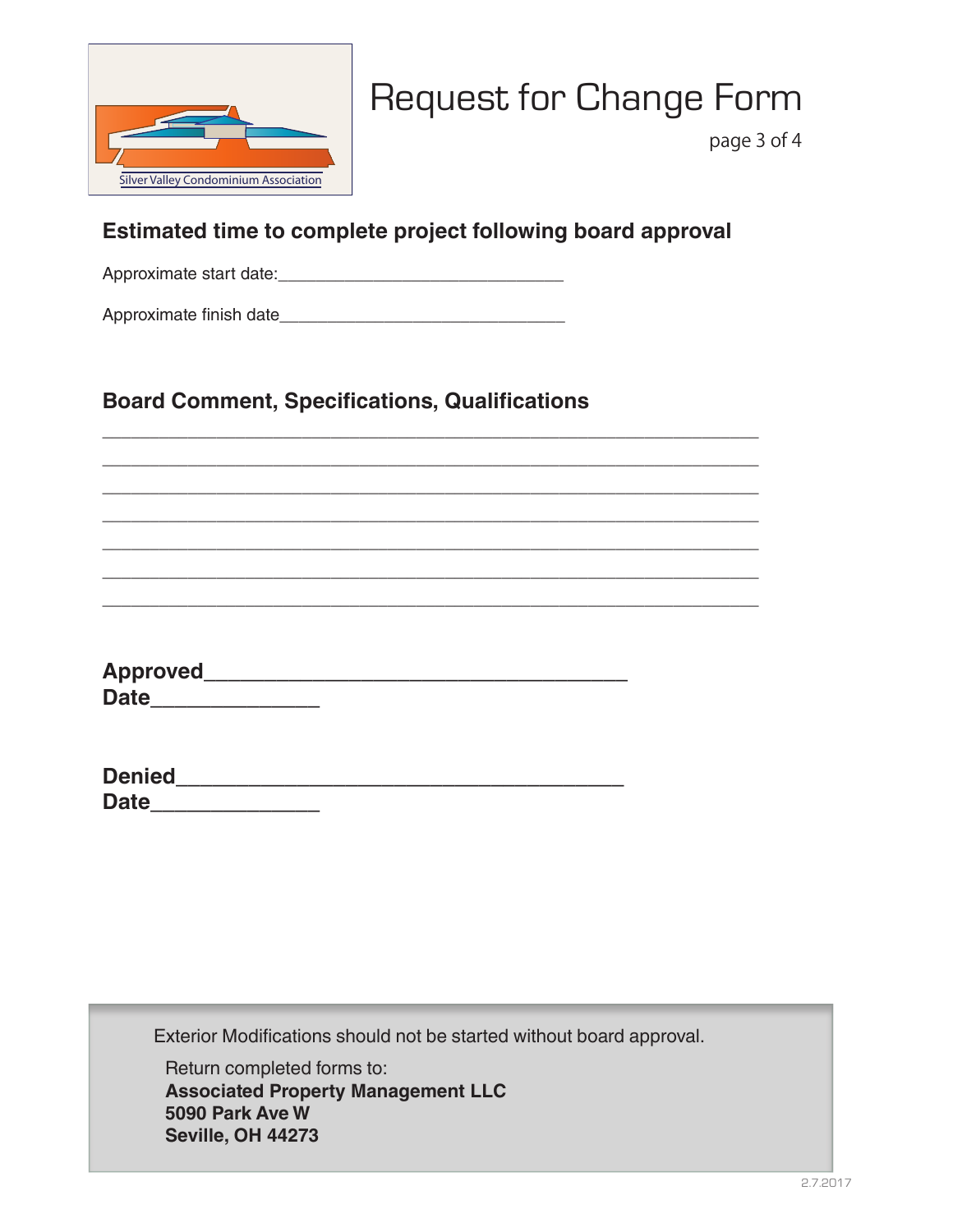

#### **Exterior Modification Agreement**

In witness whereof, we contract the contract of the Unit owners of the contract of the contract of the contract of the contract of the contract of the contract of the contract of the contract of the contract of the contrac Falls, Ohio, agree to be solely responsible for the installation, maintenance, upkeep, and repair of the requested project. Further, we hold harmless and indemnify the Silver Valley Condominium Association from any liability, loss, or damage arising from the installation and continued existence of said project, namely (brief description of project):

\_\_\_\_\_\_\_\_\_\_\_\_\_\_\_\_\_\_\_\_\_\_\_\_\_\_\_\_\_\_\_\_\_\_\_\_\_\_\_\_\_\_\_\_\_\_\_\_\_\_\_\_\_\_\_\_\_\_\_\_\_\_\_\_\_\_\_\_\_\_\_\_\_\_\_\_\_\_\_\_\_ \_\_\_\_\_\_\_\_\_\_\_\_\_\_\_\_\_\_\_\_\_\_\_\_\_\_\_\_\_\_\_\_\_\_\_\_\_\_\_\_\_\_\_\_\_\_\_\_\_\_\_\_\_\_\_\_\_\_\_\_\_\_\_\_\_\_\_\_\_\_\_\_\_\_\_\_\_\_\_\_\_ \_\_\_\_\_\_\_\_\_\_\_\_\_\_\_\_\_\_\_\_\_\_\_\_\_\_\_\_\_\_\_\_\_\_\_\_\_\_\_\_\_\_\_\_\_\_\_\_\_\_\_\_\_\_\_\_\_\_\_\_\_\_\_\_\_\_\_\_\_\_\_\_\_\_\_\_\_\_\_\_\_ \_\_\_\_\_\_\_\_\_\_\_\_\_\_\_\_\_\_\_\_\_\_\_\_\_\_\_\_\_\_\_\_\_\_\_\_\_\_\_\_\_\_\_\_\_\_\_\_\_\_\_\_\_\_\_\_\_\_\_\_\_\_\_\_\_\_\_\_\_\_\_\_\_\_\_\_\_\_\_\_\_ \_\_\_\_\_\_\_\_\_\_\_\_\_\_\_\_\_\_\_\_\_\_\_\_\_\_\_\_\_\_\_\_\_\_\_\_\_\_\_\_\_\_\_\_\_\_\_\_\_\_\_\_\_\_\_\_\_\_\_\_\_\_\_\_\_\_\_\_\_\_\_\_\_\_\_\_\_\_\_\_\_ \_\_\_\_\_\_\_\_\_\_\_\_\_\_\_\_\_\_\_\_\_\_\_\_\_\_\_\_\_\_\_\_\_\_\_\_\_\_\_\_\_\_\_\_\_\_\_\_\_\_\_\_\_\_\_\_\_\_\_\_\_\_\_\_\_\_\_\_\_\_\_\_\_\_\_\_\_\_\_\_\_

It is understood that all costs for this project are our responsibility. We agree that all modifications must be performed in accordance with all good trade practices, and that it is our responsibility to ensure that the project is structurally sound, approved by local building inspectors, and safely constructed in accordance with all local building code standards.

If the project is ever removed, the exterior of the Unit will be returned to its original constructed condition and appearance, by board-approved trade professionals. All restoration to its original state to be completed at Unit owner expense.

We agree to be responsible for any deleterious consequences to neighboring units or common areas attributable to the proposed alterations. We agree to notify the Management Company, in writing by registered mail, within 14 days if any claim is made against us that is related to this exterior modification.

We understand that all responsibility for this project is ours, and that this responsibility passes to future unit owners. We also agree to provide a copy of this agreement to the future owner and inform said owner(s) of their responsibility, as stated above.

| Owner Name (please print) example and the control of the control of the control of the control of the control of the control of the control of the control of the control of the control of the control of the control of the |  |
|-------------------------------------------------------------------------------------------------------------------------------------------------------------------------------------------------------------------------------|--|
|                                                                                                                                                                                                                               |  |
| (Other) Owner Name (please print)                                                                                                                                                                                             |  |
|                                                                                                                                                                                                                               |  |
| Exterior Modifications should not be started without board approval.                                                                                                                                                          |  |
| Return completed forms to:<br><b>Associated Property Management LLC</b><br>5090 Park Ave W<br><b>Seville, OH 44273</b>                                                                                                        |  |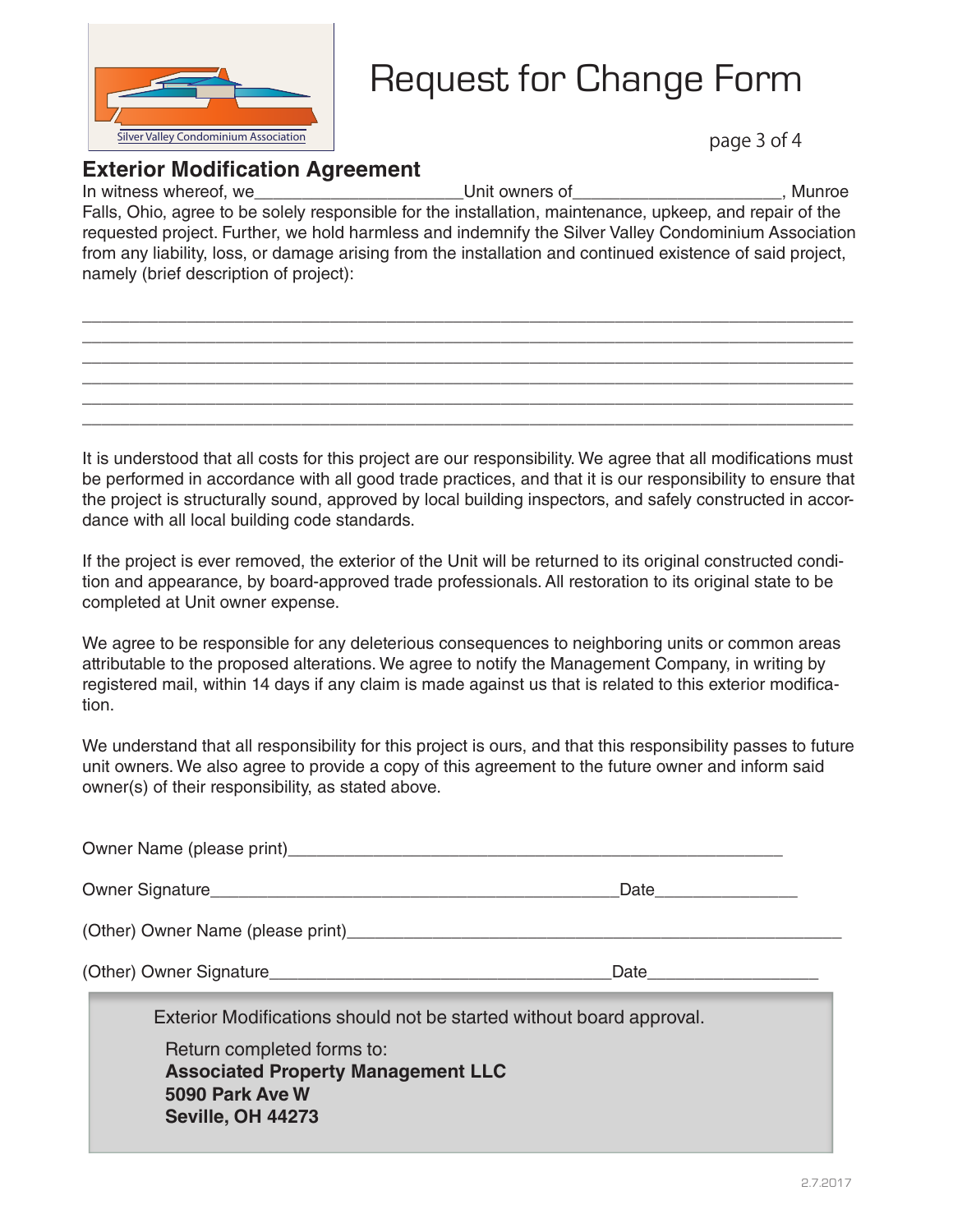

# Owner Complaint Form

Your printed name\_\_\_\_\_\_\_\_\_\_\_\_\_\_\_\_\_\_\_\_\_\_\_\_\_\_\_

Your signature\_\_\_\_\_\_\_\_\_\_\_\_\_\_\_\_\_\_\_\_\_\_\_\_\_\_\_\_\_\_

Date\_\_\_\_\_\_\_\_\_\_\_\_\_\_\_\_\_\_\_\_\_\_\_\_\_\_\_\_\_\_\_\_\_\_\_\_\_\_

Complainant must complete and sign this form and send it to the Management Company.

**Type of violation or disturbance** (e.g. pets, noise, parking, inappropriate behavior, etc.):

\_\_\_\_\_\_\_\_\_\_\_\_\_\_\_\_\_\_\_\_\_\_\_\_\_\_\_\_\_\_\_\_\_\_\_\_\_\_\_\_\_\_\_\_\_\_\_\_\_\_\_\_\_\_\_\_\_\_\_\_\_\_\_\_\_\_\_

|                                                        | Date(s) of violation(s): _________________Time(s) of violation(s): _____________ |
|--------------------------------------------------------|----------------------------------------------------------------------------------|
|                                                        |                                                                                  |
| Details: Please be specific                            |                                                                                  |
|                                                        |                                                                                  |
|                                                        |                                                                                  |
|                                                        |                                                                                  |
|                                                        |                                                                                  |
|                                                        |                                                                                  |
|                                                        |                                                                                  |
|                                                        |                                                                                  |
|                                                        | (continue on back of page if necessary)                                          |
| Received by Association Manager<br><u>Example 2008</u> | Date <b>Date</b>                                                                 |
| <b>Disposition:</b>                                    |                                                                                  |
|                                                        |                                                                                  |
|                                                        |                                                                                  |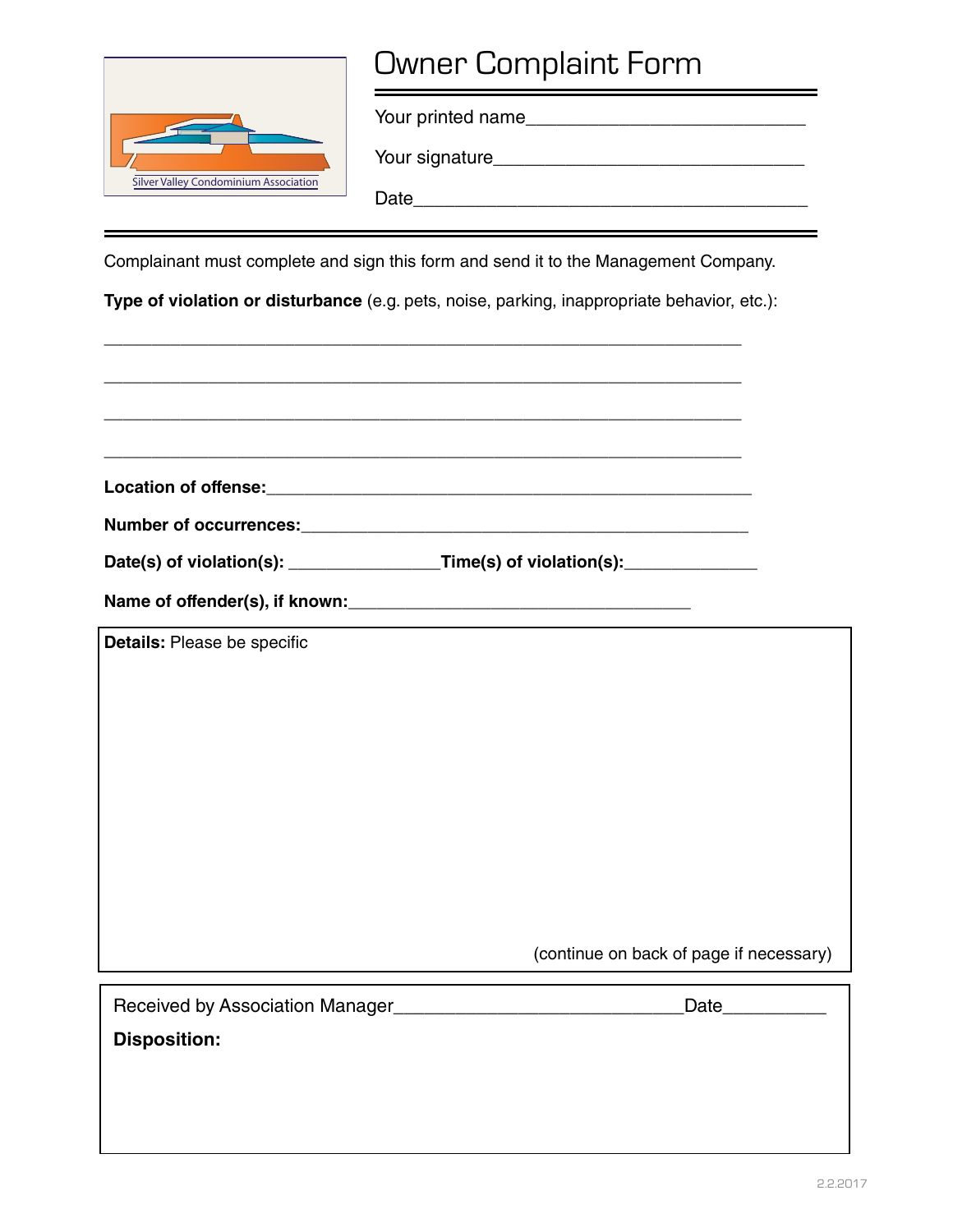

Satellite Dish/ Antenna Installation Rules and Regulations

page 1 of 2

**1) Acceptable Satellite Dishes:** One direct broadcast satellite ("DBS") and one multipoint distribution service antenna ("MDS"), one meter (approximately 39") in diameter or less, plus one antenna designed to receive television broadcast signals (hereinafter referred to in the entirety as "dish(es)"), per unit, are permitted. Additional dishes may not be installed unless the owner establishes a specific need for such dishes that is acceptable to the Board. Dishes will be no larger, nor will they be installed any higher than is absolutely necessary for reception of an acceptable quality signal.

**2) Location of Installation:** All dishes should be installed indoors unless acceptable quality signals cannot be received. If it is necessary to install dishes outdoors, the dish must be installed to reduce its visibility from the street and from neighboring Units. If an acceptable quality signal cannot be received in a location that is not visible from the street, the dish will be installed in a location that provides a reasonable compromise between acceptable signal quality and maximum concealment from both the street and neighboring Units.

#### **3) Installation of Satellite Dishes**

- a. All dishes must be installed in compliance with local building and safety codes, according to manufacturer instructions.
- b. All installations should strive for pleasing aesthetics. All exposed wiring on the exterior of the Unit should be minimized. All external wiring must be routed to reduce visibility and should be secured only with fasteners that will not puncture or otherwise damage any part of the unit exterior. Running wires through gutters and downspouts is prohibited. Using trees, bushes, retaining walls, or other Common Element features to support cables above ground is prohibited. All ground level wiring must be buried responsibly in areas that will not interfere with other utilities, and should take the shortest feasible route between the unit exterior and the utility junction box, where applicable. All areas disturbed by digging must be restored to their original condition. No dish will bear or display any visible logos or advertising,. They should not be altered, and should maintain their original color, finish, and overall condition.
- c. All utility employees and contracted installers must maintain general liability insurance, including completed operations, of at least \$1,000,000.00, and Workers' Compensation coverage.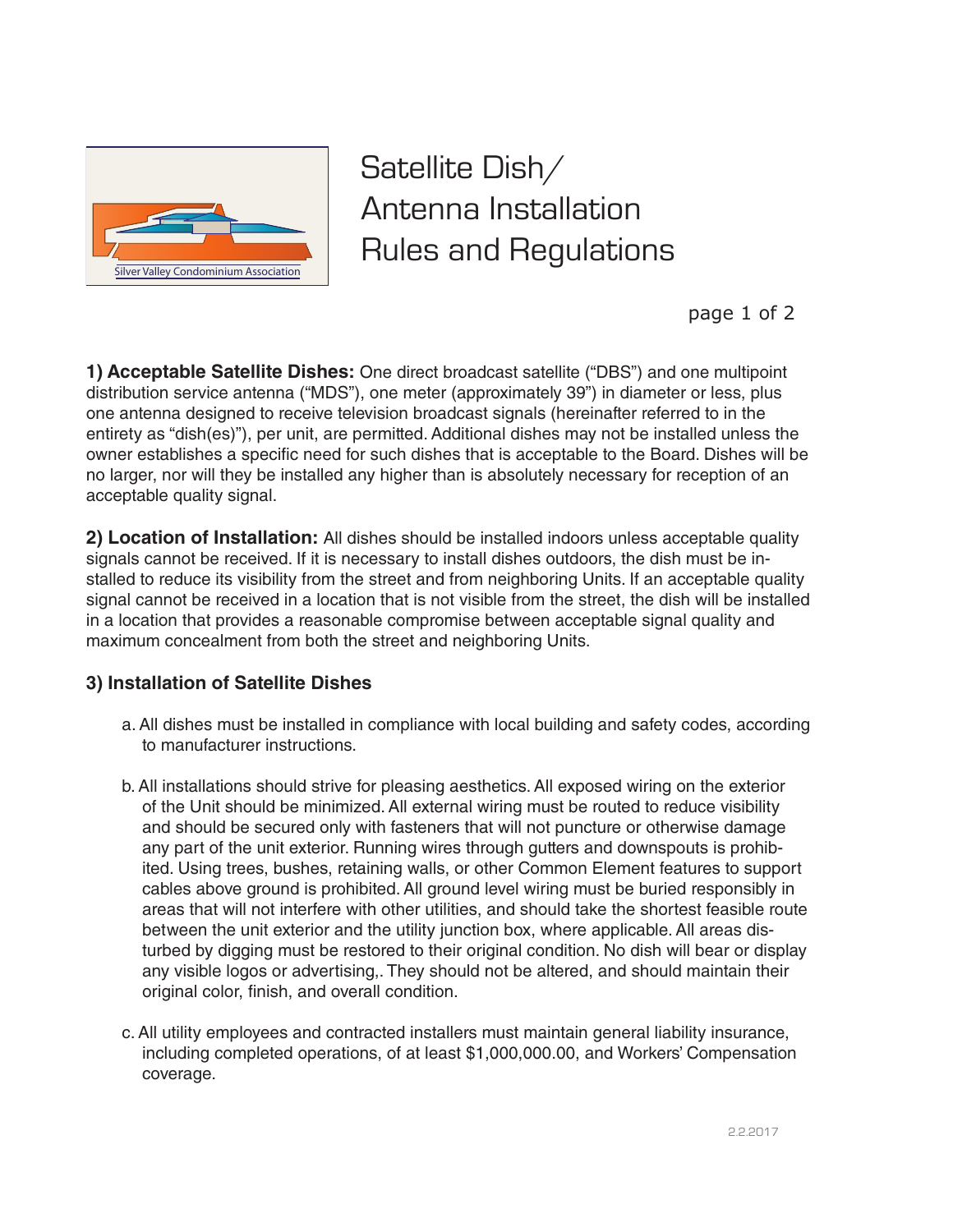

Satellite Dish/ Antenna Installation Rules and Regulations

page 2 of 2

#### **4. Maintenance**

- a. Dish owners are exclusively responsible for all maintenance costs including, but not limited to, costs to replace, repair, maintain, move or remove dishes or any related materials, including screening materials, structures, or other items associated or appurtenant to the dishes. Dish owners are also wholly responsible for the repair of all damage to any portion of the condominium property (including, but not limited to, all Common Elements and Limited Common Elements) caused by the installation, maintenance, or removal of dishes (including without limitation excessive wear and tear to any portion of the property as solely determined by the Board). Dish owners must also pay any medical expenses or other damages or losses for any personal injuries caused by installation, maintenance (or lack thereof), or removal of the dishes.
- b. Unit Owners have 72 hours to remove or repair a dish if it becomes detached from its installation base. The Association may remove the dish at the Unit Owner's expense after 72 hours, or at anytime if the detachment threatens the safety of persons or property.

**5. Notification and Waiver:** A Request for Change Form that includes a drawing of the proposed dish installation location, height, and screening materials must be submitted to the Board for their approval prior to any installation.

**6. Severability:** If any of the foregoing guidelines and rules or provisions are declared void, such provision will be deemed severed from these guidelines and rules, which will otherwise remain in full force and effect.

**NOTE:** The above guidelines are intended to be flexible to provide the Board with the ability to address any and all circumstances that may arise in connection with a request to install a satellite dish. All decisions by the Board will be documented and maintained in the Association's meeting minutes records, including any extenuating or unique factors involved in the decision making process. As with any Board promulgated rule, the Board reserves the right to add to, delete, modify, or otherwise amend the above guidelines as it deems necessary for the health, safety, and comfort of all residents.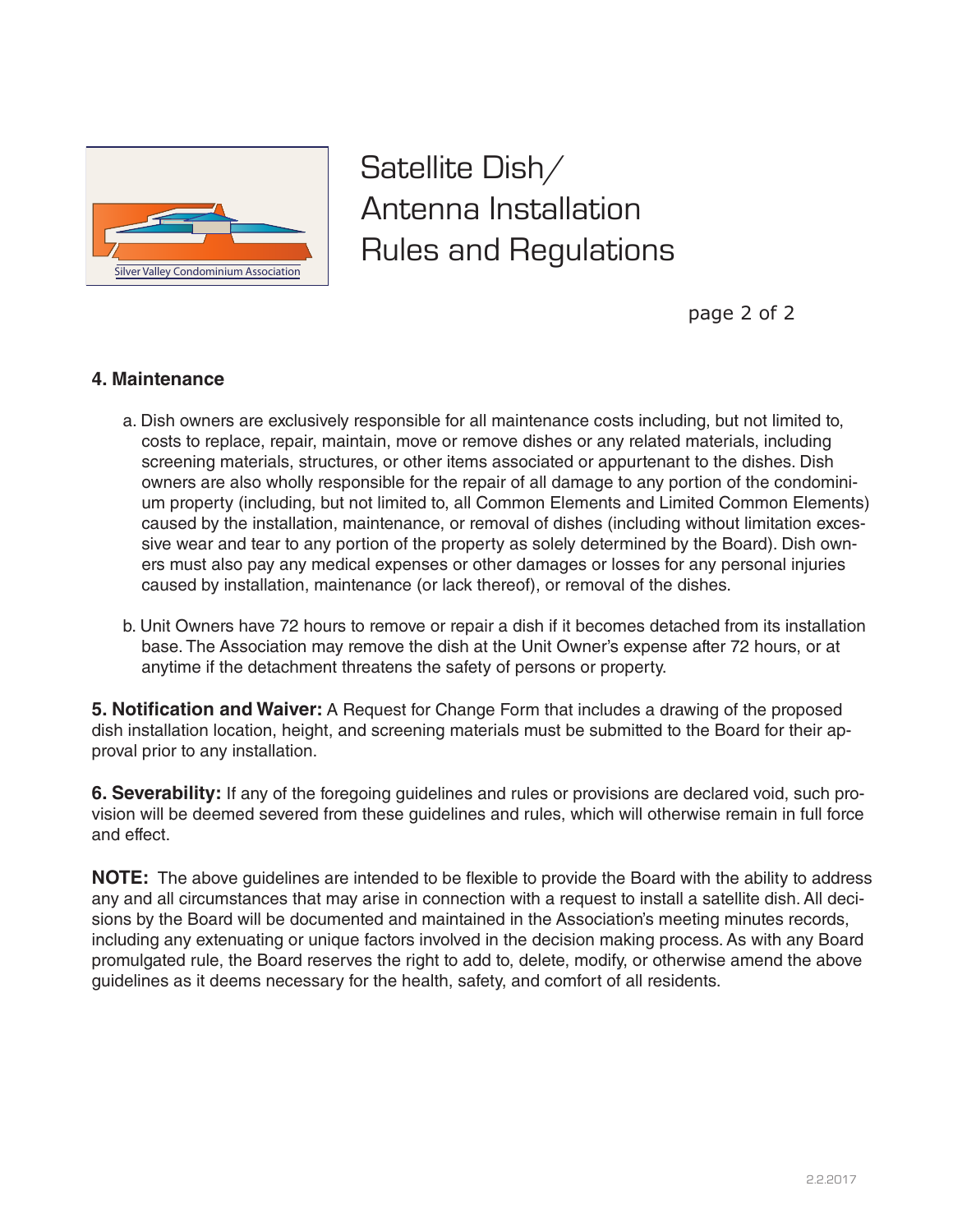

All unit owners are entitled to a Board hearing to contest a Board decision or a notice of a pending enforcement assessment. To request a hearing, this completed form must be received within ten (10) days of your receipt of the accompanying violation notice, or the Board may proceed with the enforcement assessment.

Requests for a hearing must be submitted in writing, and signed by the person(s) named as owner(s) in the accompanying correspondence. Unless written notice is received by the Board within ten (10) days, the unit owner waives the right to a hearing, and the Board may proceed with the enforcement assessment.

Return completed form to: **Associated Property Management LLC 5090 Park Ave W Seville, OH 44273**

I, Allen and the state of the scheduled for a set of the scheduled for a set of the scheduled for a hearing in front of the Board at the time of the next scheduled meeting, or sooner, of which I will be notified at least seven (7) days in advance.

\_\_\_\_\_\_\_\_\_\_\_\_\_\_\_\_\_\_\_\_\_\_\_\_\_\_\_\_\_\_\_\_\_\_\_\_\_\_\_\_\_\_\_\_\_\_\_\_\_\_\_\_\_\_\_\_\_\_\_\_\_\_\_\_\_\_\_\_\_\_\_\_\_\_\_\_\_\_ \_\_\_\_\_\_\_\_\_\_\_\_\_\_\_\_\_\_\_\_\_\_\_\_\_\_\_\_\_\_\_\_\_\_\_\_\_\_\_\_\_\_\_\_\_\_\_\_\_\_\_\_\_\_\_\_\_\_\_\_\_\_\_\_\_\_\_\_\_\_\_\_\_\_\_\_\_\_ \_\_\_\_\_\_\_\_\_\_\_\_\_\_\_\_\_\_\_\_\_\_\_\_\_\_\_\_\_\_\_\_\_\_\_\_\_\_\_\_\_\_\_\_\_\_\_\_\_\_\_\_\_\_\_\_\_\_\_\_\_\_\_\_\_\_\_\_\_\_\_\_\_\_\_\_\_\_ \_\_\_\_\_\_\_\_\_\_\_\_\_\_\_\_\_\_\_\_\_\_\_\_\_\_\_\_\_\_\_\_\_\_\_\_\_\_\_\_\_\_\_\_\_\_\_\_\_\_\_\_\_\_\_\_\_\_\_\_\_\_\_\_\_\_\_\_\_\_\_\_\_\_\_\_\_\_ \_\_\_\_\_\_\_\_\_\_\_\_\_\_\_\_\_\_\_\_\_\_\_\_\_\_\_\_\_\_\_\_\_\_\_\_\_\_\_\_\_\_\_\_\_\_\_\_\_\_\_\_\_\_\_\_\_\_\_\_\_\_\_\_\_\_\_\_\_\_\_\_\_\_\_\_\_\_ \_\_\_\_\_\_\_\_\_\_\_\_\_\_\_\_\_\_\_\_\_\_\_\_\_\_\_\_\_\_\_\_\_\_\_\_\_\_\_\_\_\_\_\_\_\_\_\_\_\_\_\_\_\_\_\_\_\_\_\_\_\_\_\_\_\_\_\_\_\_\_\_\_\_\_\_\_\_ \_\_\_\_\_\_\_\_\_\_\_\_\_\_\_\_\_\_\_\_\_\_\_\_\_\_\_\_\_\_\_\_\_\_\_\_\_\_\_\_\_\_\_\_\_\_\_\_\_\_\_\_\_\_\_\_\_\_\_\_\_\_\_\_\_\_\_\_\_\_\_\_\_\_\_\_\_\_

\_\_\_\_\_\_\_\_\_\_\_\_\_\_\_\_\_\_\_\_\_\_\_\_\_\_\_\_\_\_\_\_\_\_\_\_\_\_\_ \_\_\_\_\_\_\_\_\_\_\_\_\_\_\_\_\_\_\_\_\_\_\_\_

\_\_\_\_\_\_\_\_\_\_\_\_\_\_\_\_\_\_\_\_\_\_\_\_\_\_\_\_\_\_\_\_\_\_\_\_\_\_\_ \_\_\_\_\_\_\_\_\_\_\_\_\_\_\_\_\_\_\_\_\_\_\_\_

\_\_\_\_\_\_\_\_\_\_\_\_\_\_\_\_\_\_\_\_\_\_\_\_\_\_\_\_\_\_\_\_\_\_\_\_\_\_\_\_\_\_\_\_\_\_\_\_\_\_\_\_\_\_\_\_\_\_\_\_\_\_\_\_\_\_\_\_\_\_\_\_\_\_\_\_\_\_

I believe the enforcement assessment should not be imposed because

Signature Date **Date** 

Signature – if more than one Date

Printed Name and Current Address

2.2.2017